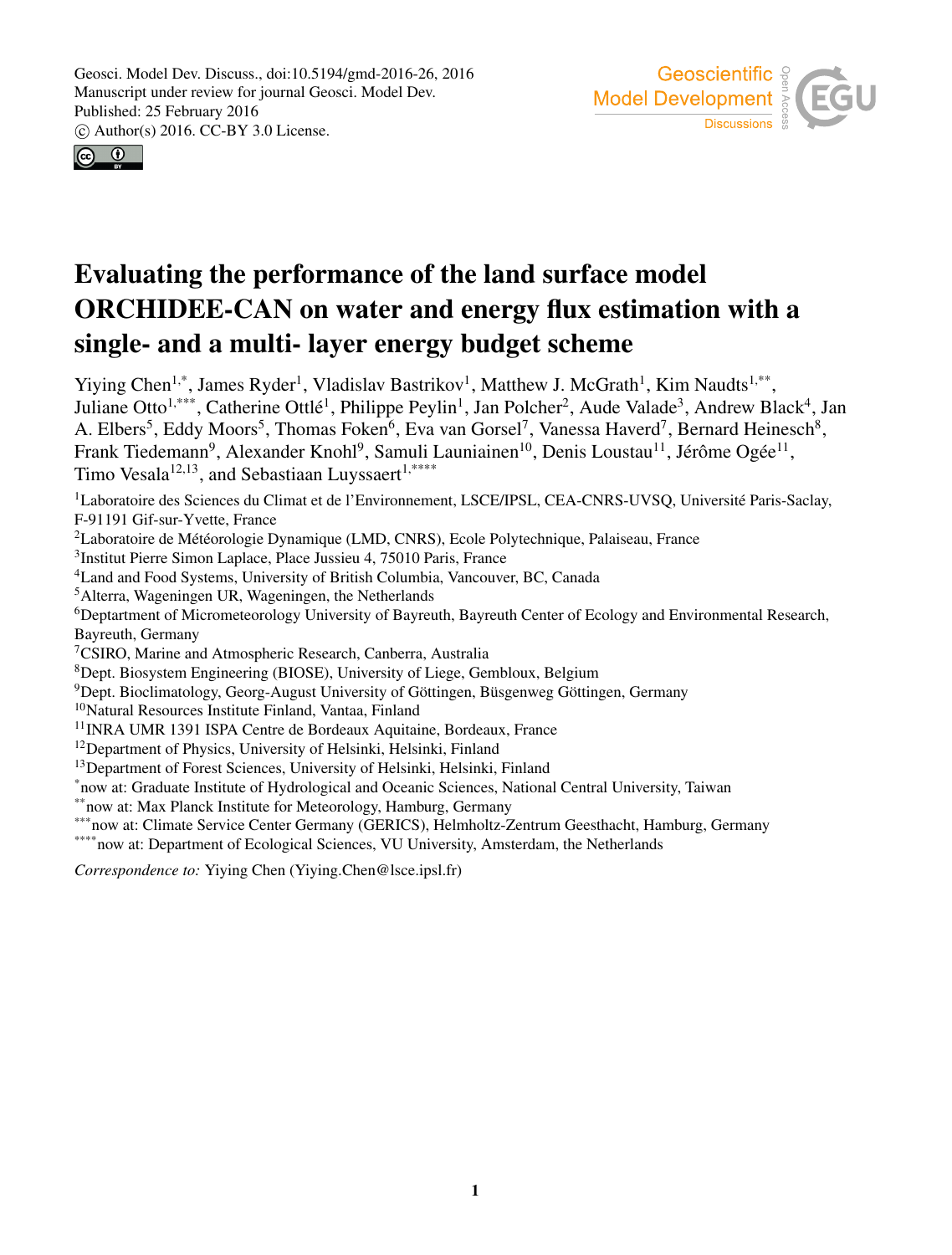



## Abstract.

Canopy structure is one of the most important vegetation characteristics for land-atmosphere interactions, as it determines the energy and scalar exchanges between the land surface and the overlying air mass. In this study we evaluated the performance of a newly developed multi-layer energy budget in the land surface model ORCHIDEE-CAN (Organising Carbon and Hydrology

- 5 In Dynamic Ecosystems CANopy), which simulates canopy structure and can be coupled to an atmospheric model using an implicit coupling procedure. We aim to provide a set of acceptable parameter values for a range of forest types. Top-canopy and sub-canopy flux observations from eight sites were collected in order to conduct this evaluation. The sites crossed climate zones from temperate to boreal and the vegetation types included deciduous, evergreen broad leaved and evergreen needle leaved forest with a maximum  $LAI$  (all-sided) ranging from 3.5 to 7.0. The parametrization approach proposed in this study was
- <sup>10</sup> based on three selected physical processes − namely the diffusion, advection and turbulent mixing within the canopy. Shortterm sub-canopy observations and long-term surface fluxes were used to calibrate the parameters in the sub-canopy radiation, turbulence and resistances modules with an automatic tuning process. The multi-layer model was found to capture the dynamics of sub-canopy turbulence, temperature and energy fluxes. The performance of the new multi-layer model was further compared against the existing single-layer model. Although, the multi-layer model simulation results showed little or no improvements
- 15 to both the nighttime energy balance and energy partitioning during winter compared with a single-layer model simulation, the increased model complexity does provide a more detailed description of the canopy micrometeorology of various forest types. The multi-layer model links to potential future environmental and ecological studies such as the assessment of in-canopy species vulnerability to climate change, the climate effects of disturbance intensities and frequencies, and the consequences of biogenic volatile organic compounds (BVOC) emissions from the terrestrial ecosystem.

#### 20 1 Introduction

Today's Earth system models integrate ocean, ice sheet, atmosphere and land surface in order to provide a powerful tool to simulate the Earth's past, present and future climates (Drobinski et al., 2012). In such a model, the land surface sub-model provides the surface fluxes to the atmospheric sub-model, affects the dynamics of the planetary boundary-layer, and exerts a strong influence on the climate. The dynamics of the simulated surface fluxes rely on the land surface sub-model, that over 25 the past 40 years, has evolved from a simple bucket model approach towards sophisticated soil-vegetation-atmosphere-transfer

(SVAT) schemes (Pitman, 2003; Stöckli and Vidale, 2005).

Although present day land surface models differ from each other in their formulation and details, their performance shows similar deficiencies. For example, imposing the same land cover changes to seven land surface models resulted in diverging climate effects. Among other factors, this divergence was due to the parametrization of albedo, and the representation of

30 evapotranspiration for different land cover types (Pitman et al., 2009). Difficulties in reproducing fluxes of sensible and latent heat for a wide range of vegetation types have been ascribed to the so-called 'big-leaf' approach (Bonan, 1996; Sellers et al., 1996; Dickinson et al., 1998; Jiménez et al., 2011) which treats the surface as a isothermal large leaf. Potentially, representing the vertical canopy structure in detail and simulating radiation partitioning and turbulent transport within the vegetation will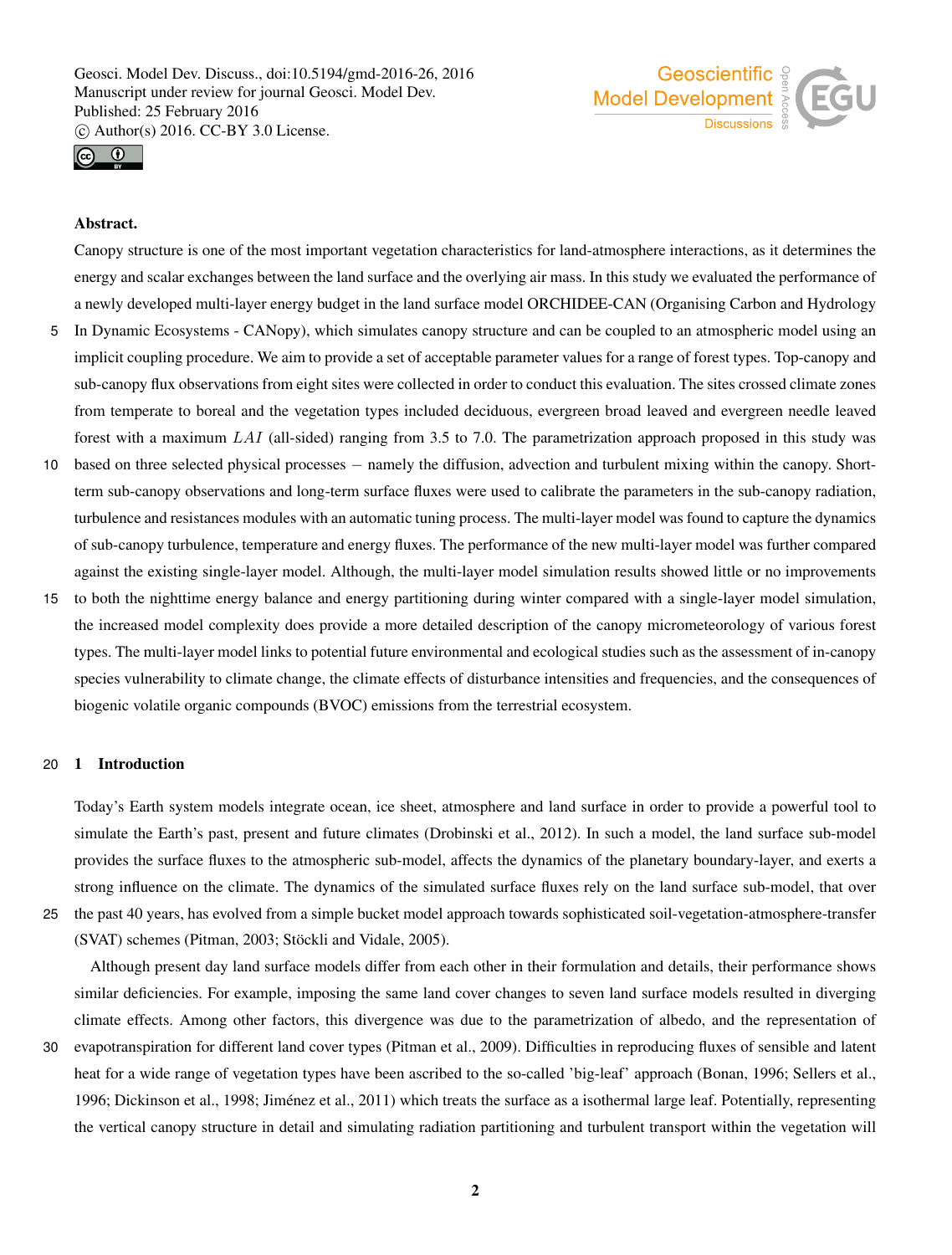



result in an improved determination of sensible and latent heat flux estimates (Baldocchi and Wilson, 2001; Ogée et al., 2003; Bonan et al., 2014). For example, several multi-layer SVAT schemes have been proposed and validated with site level observations (Ogée et al., 2003; Staudt et al., 2011; Haverd et al., 2012; Launiainen et al., 2015). These studies demonstrated that both top-canopy flux, within-canopy fluxes and micrometeorological profiles could be captured by means a sophisticated 5 parametrization scheme to describe the vegetation dynamics and the coupling between the atmosphere and the canopy.

Because the standard version of ORCHIDEE (Organising Carbon and Hydrology In Dynamic Ecosystems) makes use of a big-leaf approach (Ducoudré et al., 1993; Krinner et al., 2005), improved model capacity and performance were aimed for by implementation of a multi-layer energy budget scheme (Ryder et al., 2016) that was integrated with vertically discrete reflectivity, photosynthesis, stomatal resistance and carbon allocation schemes. This new design resulted in a new version of

10 ORCHIDEE named ORCHIDEE-CAN (ORCHIDEE-CANopy, revision 2290) (Naudts et al., 2015). Despite its code including a multi-layer energy budget scheme (Ryder et al., 2016), ORCHIDEE-CAN is currently applied using a single-layer energy budget, due to a lack of validated parameters for the multi-layer energy budget scheme.

In this study, we compiled a set of within-canopy and above-canopy measurements of energy, water and  $CO<sub>2</sub>$  fluxes and used these data to parametrize and validate the new multi-layer energy budget scheme for a range of forest types. An adequate

15 parametrization approach will be also presented for the global scale land surface model ORCHIDEE-CAN (revision 2754) that was applied in this study. Furthermore, model performance of the new multi-layer parametrization was compared against the existing single-layer model.

#### 2 Methodology

#### 2.1 Multi-layer energy budget scheme

- 20 The multi-layer energy budget scheme used in this study was developed for global land surface models (Ryder et al., 2016) and the calculations differ from the more common big-leaf energy budget scheme in three aspects: The new scheme calculates: (a) a within-canopy longwave and shortwave radiation based on a vertical leaf area index ( $LAI$ ;  $m^2 m^{-2}$ ) profile, (b) a withincanopy and below-canopy wind profile based on the vertical LAI profile and (c) the dependency of stomatal resistance and aerodynamic resistance based on the microclimatological conditions along the LAI profile. All symbols are explained in Table
- 25 1. In the following paragraphs these calculations are further described.
- (a) The multi-layer energy budget scheme makes use of the longwave radiation transfer scheme proposed by Gao et al. (1989) and Gu et al. (1999). The scheme simulates longwave radiation transport, as well as scattering and absorption, along a vertically layered leaf area distribution. The simulated longwave radiation within a layer depends on the emitted longwave radiation by all of its neighbouring layers. The shortwave radiation transfer scheme, developed by Pinty et al. 30 (2006), was applied to the albedo calculation. The scheme computes the absorption, transmission, and reflection of incoming radiation by vegetation canopies, which depends on the solar zenith angle, the type of illumination (direct or diffuse), the vegetation type, and the vegetation structure. This scheme considers shortwave radiation both from visible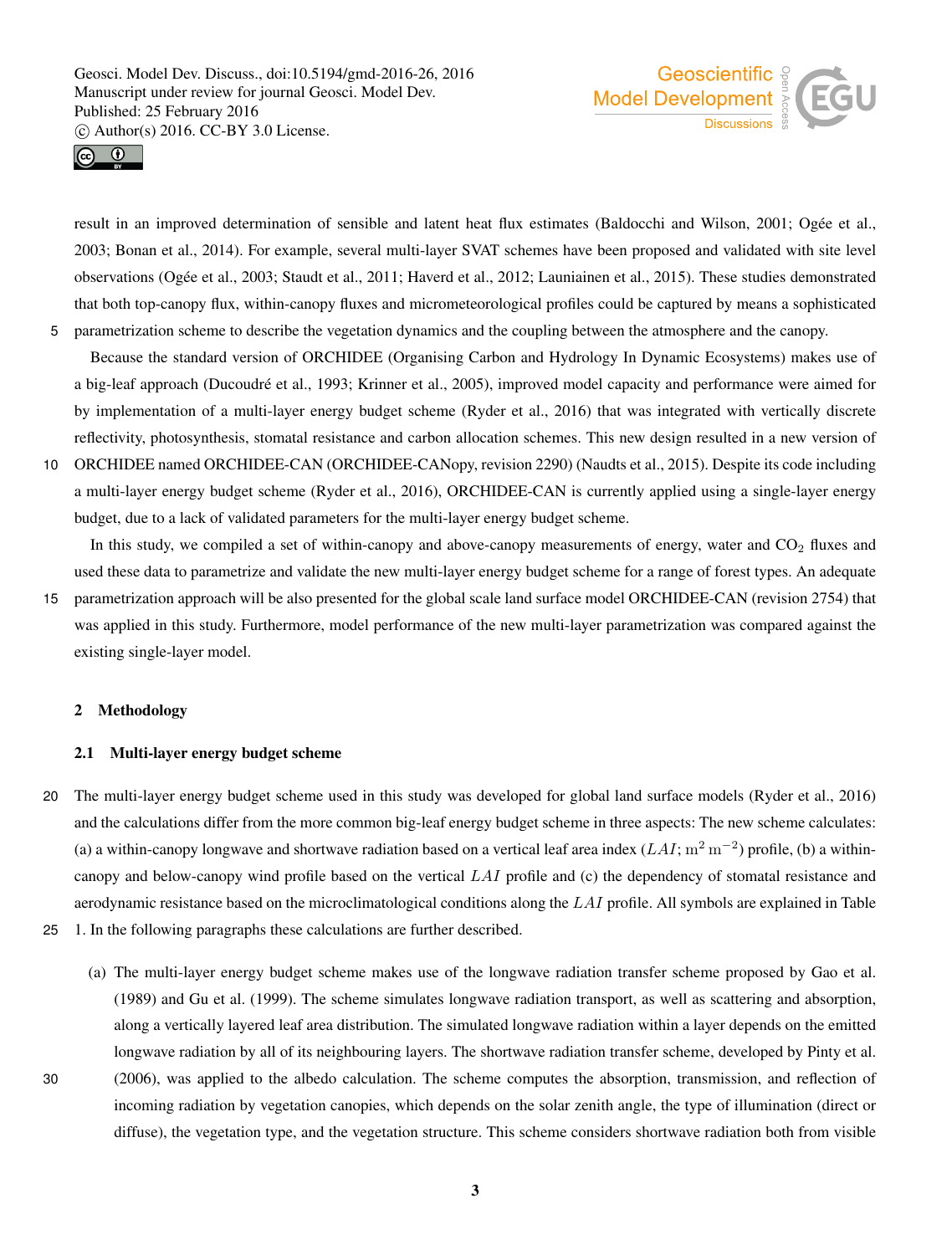



and near infrared bands and was originally developed for single-layer canopies, but has since been extended for use with layered canopies (McGrath et al.).

- (b) The wind profile and the vertical eddy diffusivity  $(k; m^2 s^{-1})$  are calculated using the one-dimensional second-order closure model of Massman and Weil (1999), which makes use of the  $LAI$  profile of the stand. It calculates wind profile 5 and vertical eddy diffusivity based on Lagrangian theory.
- (c) The aerodynamic resistance  $(R_b; \text{sm}^{-1})$  is calculated based upon the leaf boundary-layer resistance, which is estimated according to Baldocchi (1988). The stomatal resistance  $(R_s; \text{ s m}^{-1})$  is calculated using a Farquhar-von Caemmerer-Berry-type C3 (Farquhar et al., 1980) and Collatz-type C4 photosynthesis model (Collatz et al., 1992) which simultaneously solves carbon assimilation and stomatal conductance at the leaf level but excludes mesophyll conductance 10 calculation. ORCHIDEE-CAN uses an analytical approach as described by Yin and Struik (2009) to calculate lay-

vegetation-specific maximum carboxylation rate, and water supply from the roots to the stomata. Readers are referred to Ryder et al. (2016) for a comprehensive description of the multi-layer energy budget, its assumptions,

ered stomatal resistances which depend on the ambient air temperature, humidity, within-canopy  $CO<sub>2</sub>$  concentration,

mathematical details and a proof of concept. Note that in ORCHIDEE-CAN LAI is calculated from a prognostic leaf mass by 15 making use of a vegetation-specific specific leaf area  $(SLA; m^2 g^{-1})$ . The calculation of the vertical and horizontal distribution of the leaf mass, and thus the vegetation canopy depends on plant phenology, intra-stand competition, forest management, and allometric relationships, and is detailed in Naudts et al. (2015).

#### 2.2 Observational data

For this study forest sites were retained if the following data were available: (a) short but intensive campaigns making flux 20 and profile measurements within and/or below the tree canopy and, (b) multi-year monitoring of top-canopy fluxes. Through numerous regional projects such as CARBOEUROPE, AMERIFLUX, Fluxnet Canada, OZFLUX, ICOS and NEON, and efforts such as FLUXNET (Baldocchi and Wilson, 2001), multiple year-long time series are now commonly available especially for the temperate and boreal zones in Europe, Japan, Australia and North America. Site selection was thus mostly limited by the availability of within-canopy and below-canopy measurements.

25 Eight flux observation sites (Table 2) met the aforementioned criteria, and represented various climates from the Mediterranean to the boreal zone and different vegetation types including broad-leaved summer green, broad-leaved evergreen and needle-leaved evergreen. Data were thus missing from needle-leaved summer green vegetation such as Larch (*Larix sp.*) and tropical vegetation, so it was not possible to cover all of the forest types that are considered in ORCHIDEE-CAN.

The short intensive campaigns making measurements within-canopy and below-canopy usually extended for periods ranging 30 from several days to a few weeks (Period I; Table 3). During intensive campaigns, vertical profile measurements of wind speed, temperature and atmospheric humidity were typically conducted. Such measurements were sometimes complemented with profile measurements of sensible and latent heat fluxes, as well as sub-canopy radiation measurements (Period II and III; Table 3). Furthermore, our parametrization and validation set-up required that top-canopy observations had to be available for periods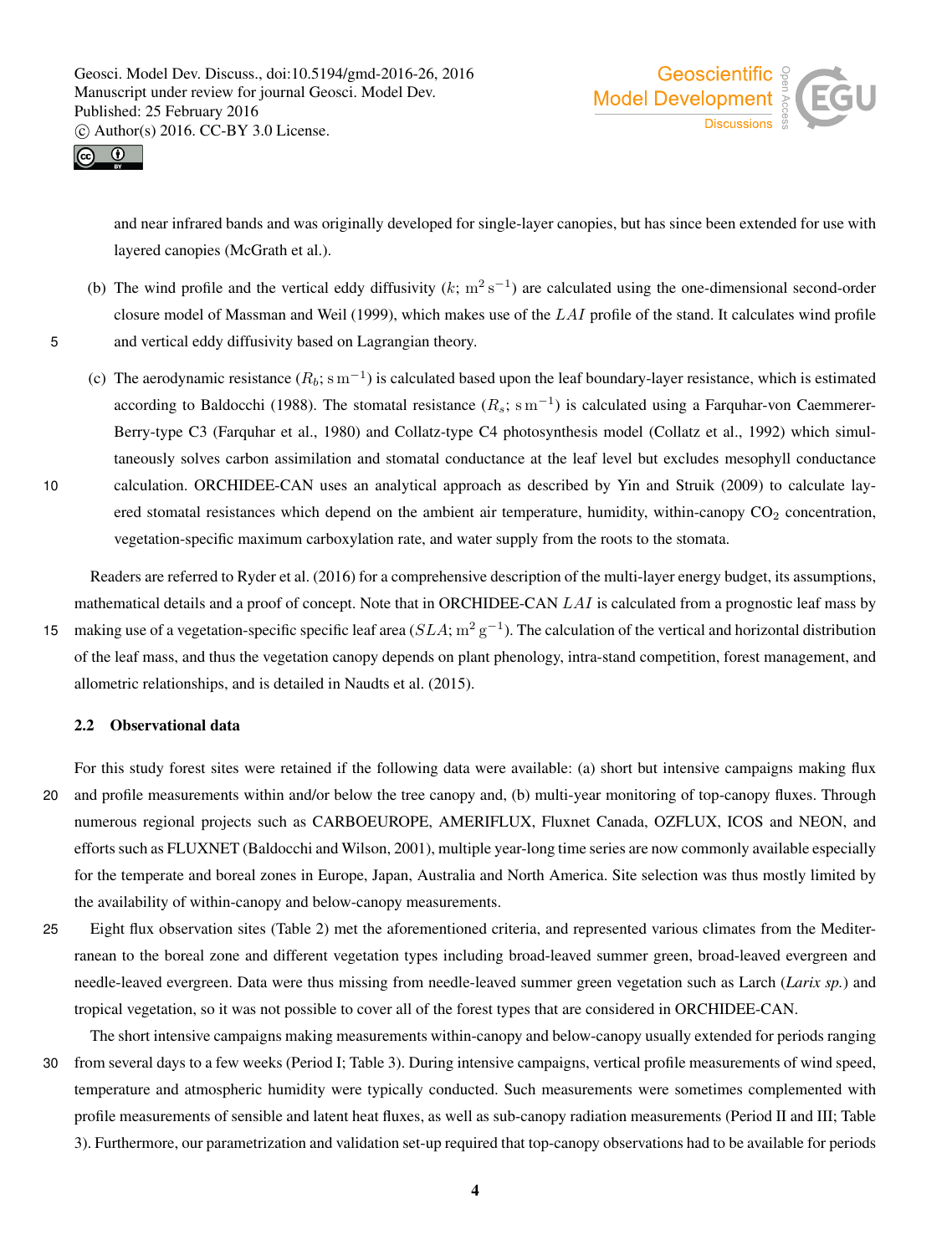



exceeding one year (Period IV; Table 3). A typical long-term set-up measured sensible and latent heat fluxes, longwave and shortwave incoming radiation, wind speed, atmospheric temperature and humidity.

Parametrization and validation utilises the ORCHIDEE-CAN model simulations, and so climate forcing data were required to drive the simulations. Site-level weather observation, i.e., shortwave incoming radiation, longwave incoming radiation,

5 two dimensional wind speed, precipitation, snow, near-surface air pressure and specific humidity were reformatted and gapfilled using the method proposed by Vuichard and Papale (2015). Weather observations are an integral part of both intensive campaigns and multi-year top-canopy flux monitoring. Hence, within a measurement site, flux, profile, and weather data were usually available at the same temporal resolution and over the same time periods.

Finally, the forcing files were completed with the observed vertical LAI profiles. However, the temporal resolution of 10 LAI was much lower than the resolution of the meteorological variables. When the total LAI was measured at a higher time resolution than its vertical profile, the observed total  $LAI$  was vertically distributed according to the observed relative vertical LAI distribution. Model parametrization (section 2.3) and model experiments that aimed at testing the performance of only the multi-layer energy budget (section 2.5) made use of the observed  $LAI$  profiles. For the remaining two model experiments, (section 2.5) ORCHIDEE-CAN calculated the vertical LAI profiles following the carbon allocation and carbon 15 turnover schemes, as described in Naudts et al. (2015).

#### 2.3 Model parametrization

At the start of this study the multi-layer energy budget did not yet have a working set of parameters for ORCHIDEE-CAN. Therefore, we refrained from performing a sensitivity analysis prior to optimizing the model parameters (Kuppel et al., 2014; MacBean et al., 2015) but instead selected three processes, described by a total of 10 parameters for optimization. The selected 20 processes were related to the physical processes within the canopy, i.e., diffusion, advection and turbulent mixing.

#### 2.3.1 Effective drag coefficient  $C_{Def}$  (unitless)

A one-dimensional second-order closure wind profile model (Massman and Weil, 1999) was used to estimate the vertical within-canopy wind profile. This approach requires an effective drag coefficient, which relates to the vertically discretised estimate of the canopy drag coefficient ( $C_{D,i}$ ; unitless) and the momentum shielding factor ( $P_{m,i}$ ; unitless) as follows:

$$
C_{Deff,i} = C_{D,i}/P_{m,i} \tag{1}
$$

Both the within-canopy drag and the momentum shielding were parametrized as an effective drag coefficient using a function of cumulative leaf area index  $(LAI_{cum}; m^2 m^{-2})$  from the top canopy layer to the bottom layer, which was modified from the original function (Wohlfahrt and Cernusca, 2002) as below:

$$
C_{Deff,i} = a_1^{-LAI_{cum,i}/a_2} + a_3^{-LAI_{cum,i}/a_4} + a_5
$$
\n(2)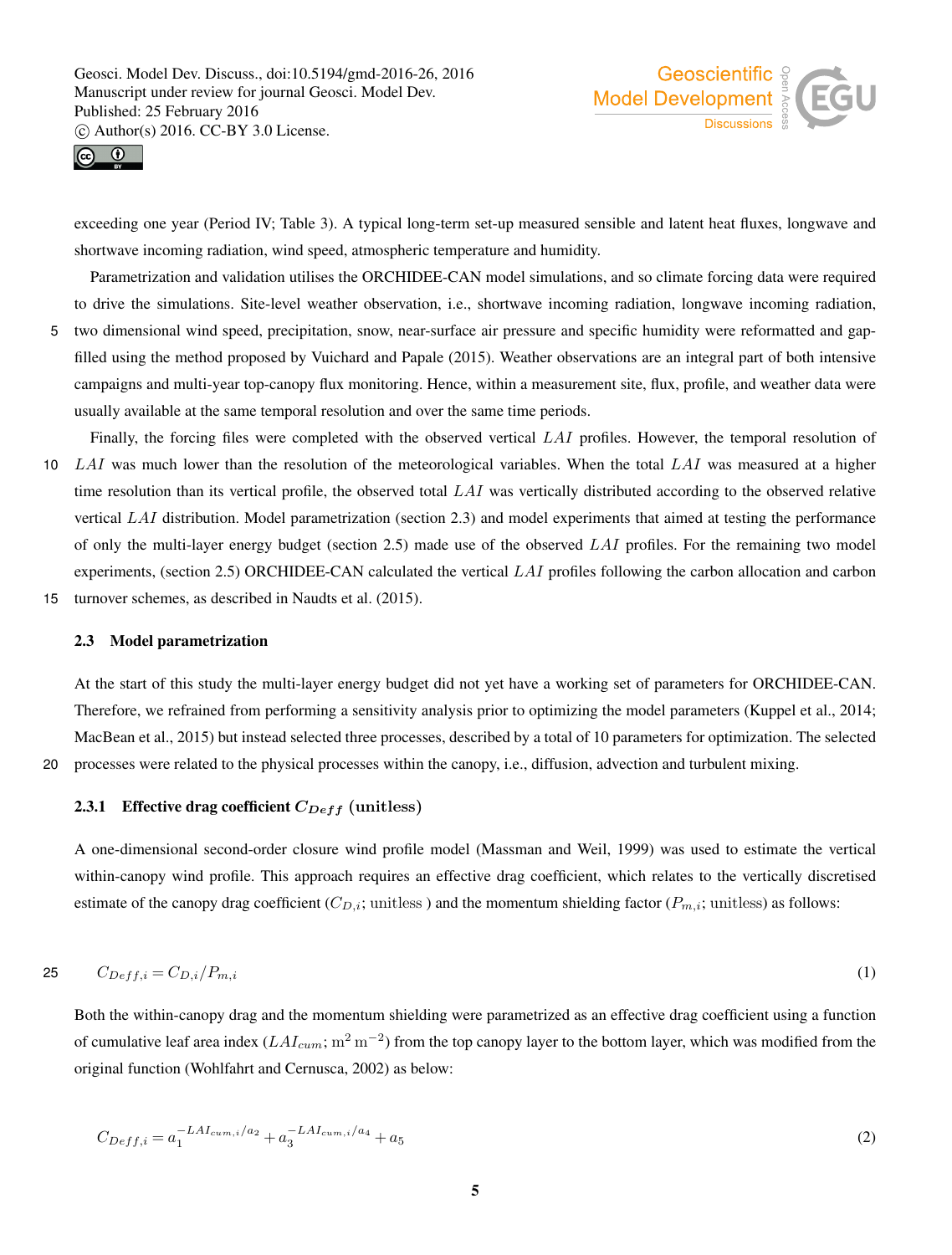



where the subscript i denotes the index of layering from the bottom layer (i = 1) to the top-canopy layer (i = n).  $a_1$  to  $a_5$  are tuning coefficients (unitless). The default parameter values for  $a_1$  to  $a_5$  are presented in Table 4.

## 2.3.2 Eddy diffusivity for vertical energy and water transport  $k~(\mathrm{m^2~s^{-1}})$

After the vertical wind profile was derived from the one-dimensional second-order closure wind profile model, the friction ve-5 locity  $(u_*, \text{m s}^{-1})$ , the vertical wind velocity variance  $(\sigma_w; \text{m s}^{-1})$  and Lagrangian time scale  $(T_L; \text{s})$  were calculated following the approach by Raupach (1989). In this approach the vertical eddy diffusivity is a function of  $\sigma_w$  and  $T_L$ . Subsequently, the vertical eddy diffusivity down the air column to the forest floor was calculated as follows:

$$
k_i = \sigma_{w,i}^2 T_{L,i} \tag{3}
$$

The relationship between atmospheric conditions and within-canopy transport is well documented (Raupach et al., 1996), but 10 remains poorly understood. One compromise to accommodate this lack of detail is to apply a different scaling for  $k_i$ , according to the time of the day. Here we build on a similar approach but, rather than using time of the day, we used the calculated friction velocity  $(u_*=u(h_c)*(0.32-0.264e^{-15.1\zeta(h_c)})$  where  $\zeta$  is the cumulative function of  $D_{eff}$ , and  $h_c$  is the canopy height.) to account for the observed differences in vertical transport within the canopy between daytime and nighttime by applying a weighting factor ( $W_{nf}$ ; unitless). Therefore the modified diffusivity for level  $i$  ( $k_i^*$ ; m<sup>2</sup> s<sup>-1</sup>) was defined as:

$$
15 \t k_i^* = W_{nf} k_i \t (4)
$$

where  $W_{nf}$  was calculated as:

$$
W_{nf} = \frac{1}{1 + e^{(-a_6(u_* - a_7))}}
$$
(5)

This function has a sigmoidal shape, where  $a_6$  is the ceiling factor of the slope, and  $a_7$  is the critical friction velocity at the inflection point of the sigmoid function (Fig. 1A). Consequently, atmospheric diffusivity is reduced if  $u_*$  is low, which 20 represents stable atmospheric conditions. Under turbulent atmospheric conditions, which are represented by a high  $u_*, W_{nf}$ is close to one and the simulated diffusivity will closely follow the relationship proposed by Raupach (1991). Within-canopy transport is far-field dominated and the eddy diffusivity was calculated as a function of friction velocity, standard deviation of vertical wind speed, observation height, and canopy height Haverd et al. (2012)):

$$
k_i = 0.66\sigma_w^2 \left(\frac{h_c}{u_*}\right) \left(\frac{1 - e^{-4.86z/h_c}}{1 - e^{-4.86}}\right) \tag{6}
$$

25 The default parameter values for  $a_6$  and  $a_7$  are presented in Table 4. As an alternative to using  $u_*$ , it has been proposed to use a mixing length scale to classify flow regimes in order to give a better description of the coupling process below and above the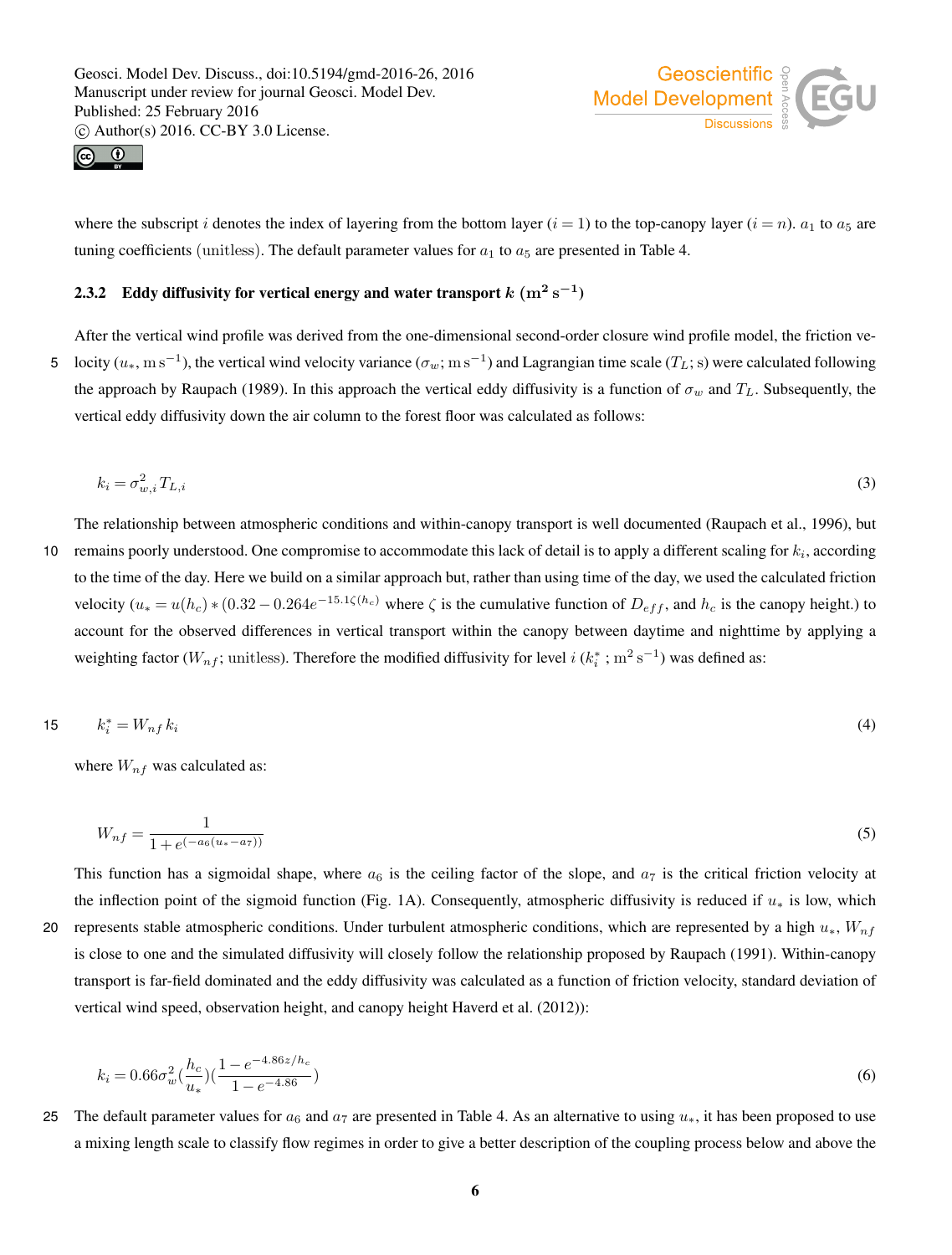



forest canopy (Thomas and Foken, 2007; Staudt et al., 2011; Foken et al., 2012). The numerical scheme of this approach relies on iterations. Since ORCHIDEE-CAN is designed to be coupled to regional or global atmospheric models, its numerics has been designed to avoid iterations in order to run efficiently.

## 2.3.3 Conductance for the soil-atmosphere interface  $k_{surf}~({\rm m~s^{-1}})$

- 5 In Mediterranean, temperate, and boreal forests the characteristics of the interface between the soil and the atmosphere will change with the seasons following the under-story phenology. In winter, when the under-story is senescent, the characteristics in terms of the evapotranspiration at the interface will closely resemble the evapotranspiration of a bare soil. In summer, however, an under-story will be present and its density relates to the gap fraction of the over-story canopy. Hence, the summertime evapotranspiration of the interface will be more similar to the evapotranspiration of a vegetation canopy. Therefore, we intro-
- 10 duced  $\beta_0$  (unitless) as a weighting function ranging from zero to unity, in order to scale the surface conductivity as a function of under-story phenology. Under-story phenology was described as a function of the over-story canopy coverage  $(1 - f_{Pgap})$ and the mean air temperature during the previous 21 days  $(\overline{T}_a)$ :

$$
\beta_0 = \begin{cases} \frac{a_{10}}{(1 + \frac{298.15 - \overline{T}_a}{15}) + e^{(-a_8((1 - f_{Pgap}) - a_9))}}, \text{ when } \overline{T}_a \le 298.15\\ \frac{a_{10}}{1 + e^{(-a_8((1 - f_{Pgap}) - a_9))}}, \text{ when } \overline{T}_a > 298.15 \end{cases}
$$
(7)

where  $a_8$  is a factor that constrains the slope of the function and  $a_9$  is a threshold for the vegetation cover.  $a_{10}$  is a linear 15 weighting factor.  $f_{P gap}$  is calculated in ORCHIDEE-CAN and describes the over-story gap probability, which is a function of the canopy structure of the vegetation and the solar zenith angle and is calculated in ORCHIDEE-CAN. The weighting factor  $W_{sf}$  for the soil-atmosphere interface is described as the conditional function of canopy cover fraction (1- $f_{P gap}$ )  $W_{sf} = \beta_0$ when  $(1-f_{Pgap} > a_9$ ; and  $W_{sf} = 1-\beta_0$  when  $(1-f_{Pap}) \le a_9$  (see Fig. 1B). For the lowest layer in the air column, i.e., the layer adjacent to the surface, the surface conductance is then calculated as:

20 
$$
k_{surf} = (W_{sf}\beta_3 + (1 - W_{sf})\beta_4)(u_1 C_{Deff,1})
$$
\n(8)

where  $\beta_3$  and  $\beta_4$  are coefficients respectively describing the fraction of the potential plant transpiration and soil evaporation that are realized . The definition of these coefficients and the numerical approaches are presented in Ryder et al. (2016) and Dufresne and Ghattas (2009).  $u_1$  is the wind speed at the lowest canopy layer thus close to the forest floor and is derived from the one-dimensional second-order closure model.  $C_{Def}$  is the effective drag coefficient calculated according to Eq.1. The

25 default parameter values of  $a_8$ ,  $a_9$ ,  $a_{10}$  and  $W_{sf}$  are presented in Table 4.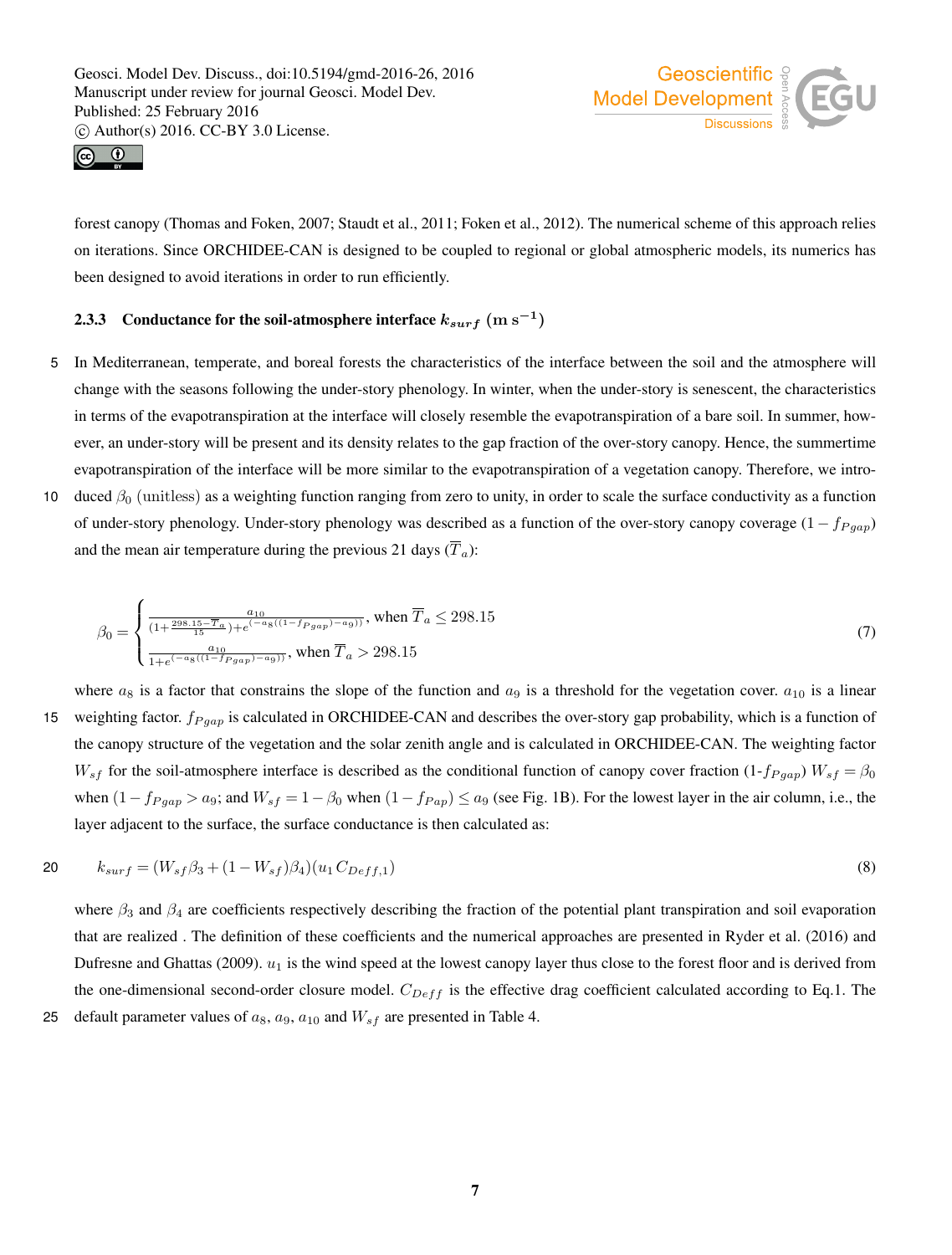



## 2.3.4 Boundary-layer resistance of the leaf surface  $R_b~({\rm s\,m^{-1}})$

The boundary-layer resistance of the leaf surface  $R_{b,i}$  is described according to the expression from Baldocchi (1988):

$$
R_b = \begin{cases} W_{br}(\frac{d_l}{D_{h,air}Nu}), \text{ for sensible heat} \\ W_{br}(\frac{d_l}{D_{h, H20}Sh}), \text{ for latent heat} \end{cases}
$$
(9)

where  $W_{br}$  accounts for the fact that the leaf length of the species under study differs from the characteristic leaf length 5 (unitless),  $d_l$  is the characteristic leaf length (0.001 m was used as the default value),  $D_{h,air}$  is the heat diffusivity of still air  $(m^2 s^{-1})$ ,  $D_{h,H2O}$  is the heat diffusivity of water vapor  $(m^2 s^{-1})$ ,  $Sh$  is the Sherwood number (unitless), and  $Nu$  is the Nusselt number (unitless). The Sherwood number was calculated as  $Sh = 0.66 Re^{0.5} Sc^{0.33}$  for laminar flow and  $Sh = 0.03 Re^{0.8} Sc^{0.33}$ for turbulent flow, where  $Sc$  is Schmidt number (0.63 for water vapor; unitless). The transition from laminar to turbulent flow takes place in the model when the Reynolds number exceeds a value of 8000. The Nusselt number was calculated as 10  $Nu = 0.66$   $Re Pr^{0.33}$ , where  $Pr$  is Prandtl number (0.7 for air; unitless)(Grace, 1978), and  $Re$  is the Reynolds number (unit-

less) which was calculated as:

$$
Re = \frac{d_l u_i}{\mu} \tag{10}
$$

where  $u_i$  is the horizontal velocity at level i (m s<sup>-1</sup>) and  $\mu$  is the kinematic viscosity of air and was set to 0.0015 (m<sup>2</sup> s<sup>-1</sup>) (Garratt, 1992). The default parameter value for  $W_{br}$  is provided in Table 4.

## 15 2.3.5 Stomatal resistance  $R_s$  (s  $\mathrm{m}^{-1}$ )

The stomatal resistance of the leaves was calculated for each canopy layer based on the parameters within the layer under consideration. Two stomatal resistances were calculated with the adjusted assimilation rate: (a) the stomatal resistance assuming unlimited water availability and (b) the stomatal resistance that exactly satisfies the amount of water the plant can transport from its roots to its stomata. The largest of the two resistances and the concurrent  $CO<sub>2</sub>$  assimilation and transpiration rate were

20 then used in the remainder of the model calculations. This approach is detailed in Naudts et al. (2015) and the numerical scheme for its multi-layer implementation is given in Ryder et al. (2016).ORCHIDEE-CAN scales stomatal resistance to account for the part of the canopy that is coupled to the atmosphere and thus contributes to the latent heat flux. In this study, this weighting was formalized through a linear parameter  $W_{sr}$ :

$$
R_{s,i} = W_{sr}(\frac{1}{(g_0 + (\frac{A_i h_s}{C_s}))LAI_i})
$$
\n(11)

25 where  $g_0$  is the residual stomatal conductance if the solar irradiance approaches zero,  $C_s$  is the concentration of CO<sub>2</sub> at the leaf surface and  $h_s$  is the relative humidity at leaf surface. A is the  $CO_2$  assimilation rate which is solved analytically following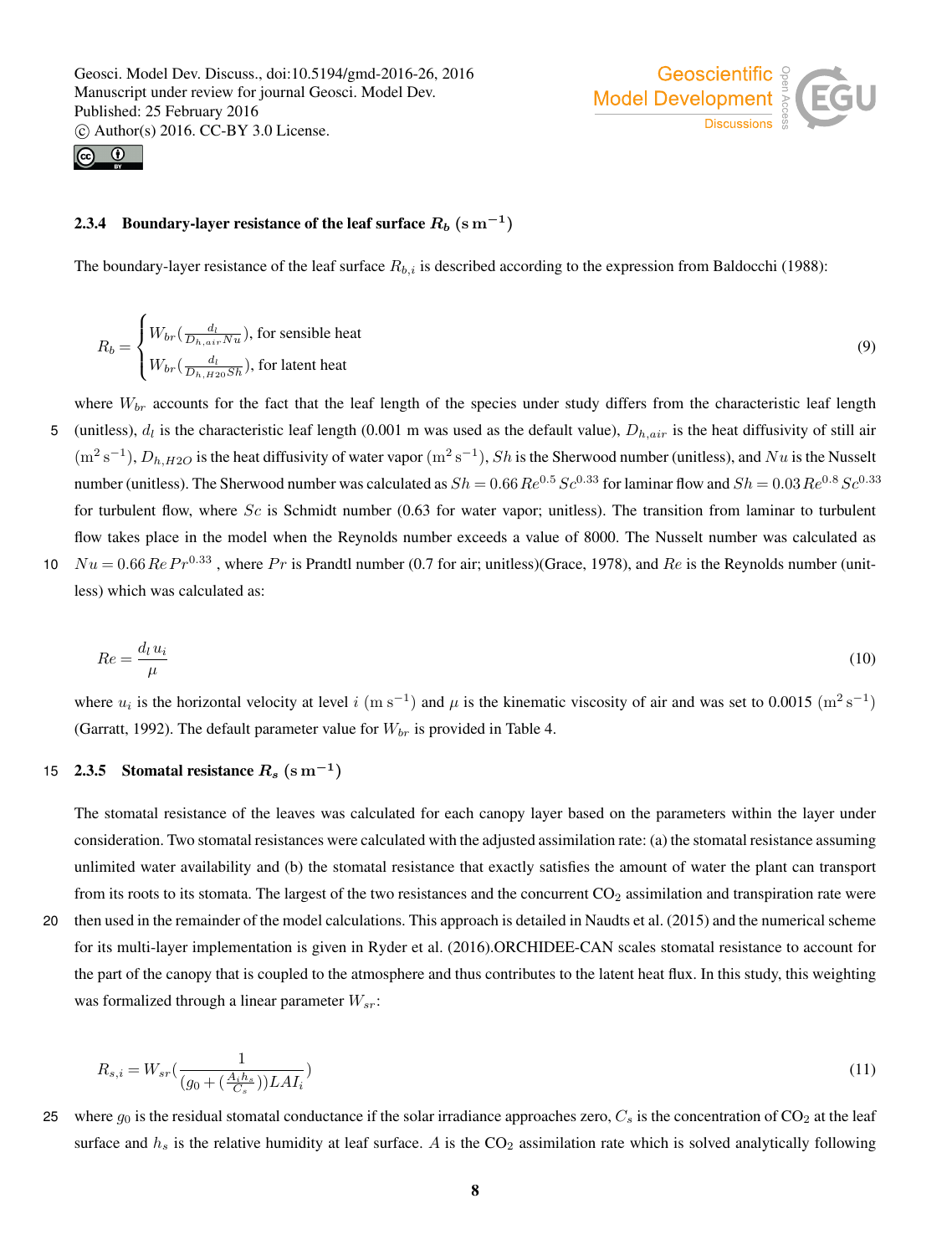



(Yin and Struik, 2009). In Eq. 11 the relative humidity used is the top canopy forcing instead of a layered relative humidity in order to avoid an iterative process. The default parameter value for  $W_{sr}$  is presented in Table 4.

#### 2.4 Model optimization

#### 2.4.1 Optimization procedure

- 5 Parametrizing the scaling coefficients and weighting factors enabled us to simultaneously improve the match between the simulated and observed sub-canopy micrometeorology, including temperature and specific humidity when available, and between the simulated and observed top-canopy heat fluxes ( $LE$  and  $H$ ). Within-canopy fluxes were also simulated but are not usually measured. The parametrization made use of an in-house optimization package called ORCHIDAS (ORCHIDEE Data Assimilation Systems;http://orchidas.lsce.ipsl.fr/). ORCHIDAS provides a range of numerical approaches for assimilating multiple
- 10 data streams in ORCHIDEE.

We used the maximum gradient approach to tune the parameters  $a_3$  to  $a_{10}$ ,  $W_{br}$ , and  $W_{sr}$  for each study site independently. Over the course of several iterations, the optimization approach minimized the mismatch between the model output and the observations, using a gradient based algorithm called L-BFGS-B (Limited-memory Broyden-Fletcher-Goldfarb-Shanno algorithm with Bound constraints), which provides the possibility to prescribe boundaries for each parameter (Byrd et al., 1995).

- 15 The range assigned to each parameter is reported in Table 4. Furthermore, this approach allowed for measurement uncertainties in the eddy covariance LE measurement by reducing its weight in the cost function from 1.0 to 0.66. This value of 0.66 was set based on the outcome of a paired tower-experiment to estimate the random errors of the eddy covariance measurements (Richardson et al., 2006). For the optimisation the  $LAI$  in ORCHIDEE-CAN was set to match the observed vertical  $LAI$ profile.
- 20 A three-step optimization procedure was carried out in this study. Firstly, the within-canopy and below-canopy observations from the short-term intensive measurement campaigns (Period I in Table 3) were used to optimise  $a_3$  to  $a_7$ ,  $W_{br}$  and  $W_{sr}$ . During this step, the parameters for the soil-atmosphere interface ( $k_{surf}$ , i.e.  $a_8$  to  $a_{10}$  and  $W_{sf}$ ) were set to their default values. Due to the fact that these campaigns took place during summer, parameters related to the within-canopy effective drag profiles, eddy diffusivity, boundary layer resistance and stomatal resistance  $(C_{Def} f; k; R_b; R_s)$  were biased towards the
- 25 summer. Secondly, the seasonal dynamics of  $k_{surf}$  was parametrized by trying to improve the correspondence between the simulated and observed top-canopy fluxes over one year (Period II in Table 4). In this step  $a_3$  to  $a_7$ ,  $W_{br}$  and  $W_{sr}$  were set to the values obtained from the first step of the optimization and  $a_8$  to  $a_{10}$  and  $W_{sf}$  were tuned. Finally, performance of the calibrated model was evaluated based on a second single year of top-canopy observations (Period III in Table 3).

Although the spin-up was stopped on June 30th (Table S1 in the Supplementary Information) and all simulations thus used 30 the June 30th soil water content as their initial condition, this approach does not guarantee that this typical summer soil water content matches the soil water content in the year of the intensive measurement campaign. The effect of this possible mismatch was quantified by running a sensitivity analysis in which the whole parametrization approach, which was repeated for seven different initial soil water contents − varied from -30% to 30% in increments of 10% of the June 30th value.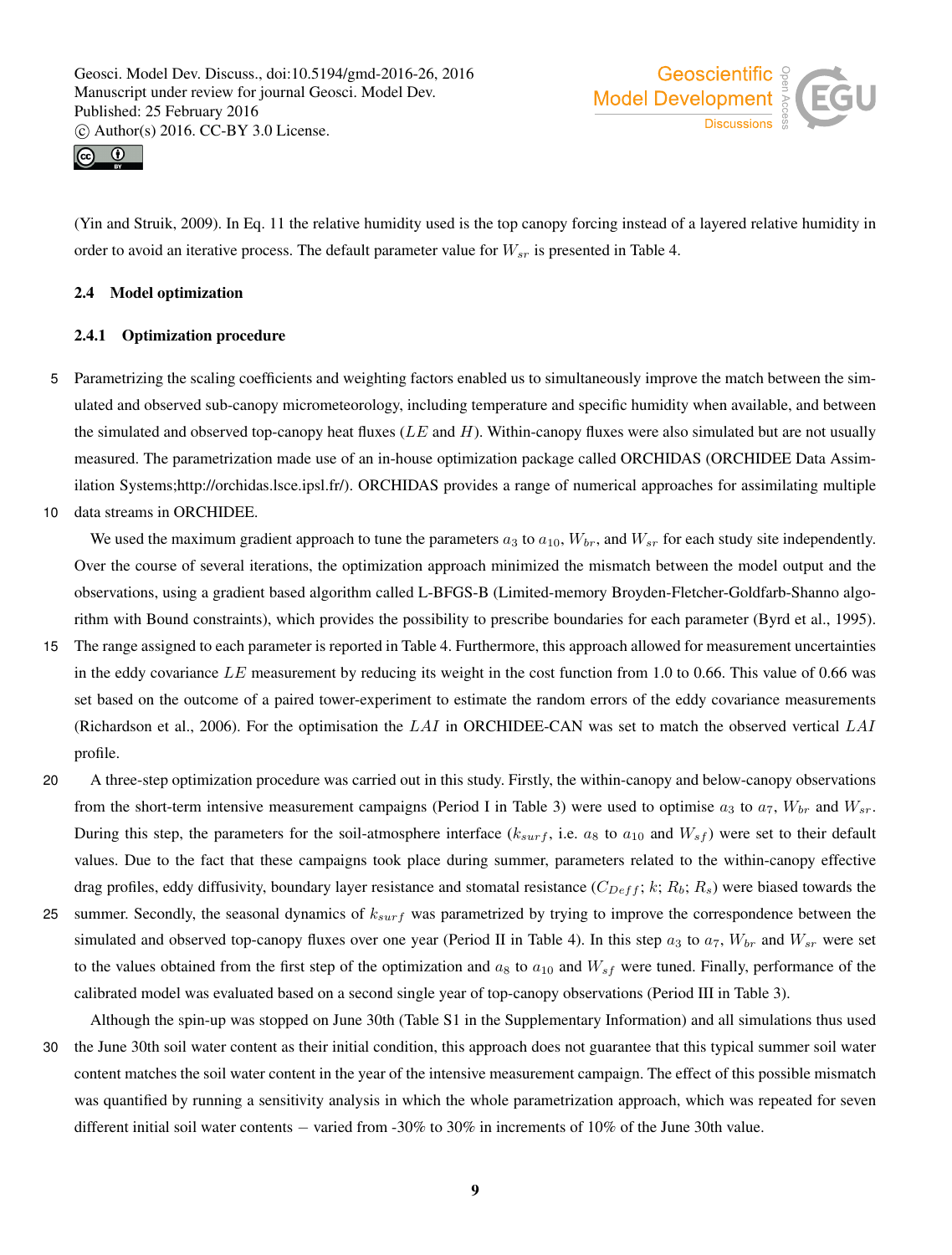

# Geoscientific 9 Model Development  $\frac{3}{8}$

#### 2.5 Attribution of changes in model performance

The multi-layer energy budget scheme (Ryder et al., 2016) that was parametrized and tested in this study required realistic spatially and temporally soil water content and a value for the ground heat flux from surface level as initial conditions. This need was satisfied by implementing this scheme within the newly enhanced land surface model ORCHIDEE-CAN (Naudts et al., 5 2015). Integration of the multi-layer energy budget in ORCHIDEE-CAN, however, complicated the design of the validation study as it was now necessary to separate, as much as possible, the performance of the multi-layer energy budget scheme from the performance of the rest of the model. To this aim, four experiments were designed in order to better understand the performance of the new scheme (Table S1 in the Supplementary Information).

#### Experiment 1 (EXP1): Single-layer scheme with a prescribed canopy

10 The first experiment was run at the site-level and made use of the default single-layer energy budget scheme. The energy budget scheme was driven by the observed climate forcing and the observed total  $LAI$  (Table 2). In this experiment, the vertical LAI profile was only used for the photosynthesis module in ORCHIDEE-CAN. Note that vertical LAI profiles cannot be used by the single-layer scheme and the results are therefore limited to the top-canopy fluxes. This experiment was used as the reference simulation to document the performance of the single-layer approach.

#### 15 Experiment 2 (EXP2): Single-layer scheme with a simulated canopy

The second experiment was identical to the first experiment except that the LAI was now simulated by ORCHIDEE-CAN, rather than using the observed LAI. Given that these experiments make use of observed climate drivers and LAI, changes in model performance between experiment 1 and 2 are derived by the introduction of a dynamic and prognostic vertical LAI profile. A large decrease in performance between experiments 1 and 2 would suggest that ORCHIDEE-20 CAN does a poor job in simulating the vertical LAI profile.

#### Experiment 3 (EXP3): Multi-layer scheme with a prescribed canopy

Experiment 3 differs from EXP1 through the use of the multi-layer energy budget scheme, rather than the single-layer scheme. As a consequence, the observed vertical  $LAI$  profiles rather than the observed total  $LAI$ , is now applied to drive the simulations with a multi-layer energy budget. This experiment was used for quantifying the change in performance 25 when switching from the single-layer to the multi-layer approach. Although these simulations calculate the turbulent fluxes for each canopy level, the change in performance was based on a comparison of experiment 1 and 3, and as such the analysis had to be limited to the top-canopy fluxes, as within-canopy fluxes cannot be calculated by the single-layer approach used in the first experiment. A large decrease in performance between experiment 1 and 3, would suggest that the multi-layer energy budget in ORCHIDEE-CAN does not help to better simulate the top-canopy fluxes.

#### 30 Experiment 4 (EXP4): Multi-layer scheme with a simulated canopy

In Experiment 4 the vertical LAI profile was calculated by ORCHIDEE-CAN. Thus, this experiment made use of the full functionality of ORCHIDEE-CAN and the multi-layer energy budget. As such, albedo, photosynthesis and the energy budget calculations were fully consistent. Comparing the performance of experiments 2 and 4 quantifies the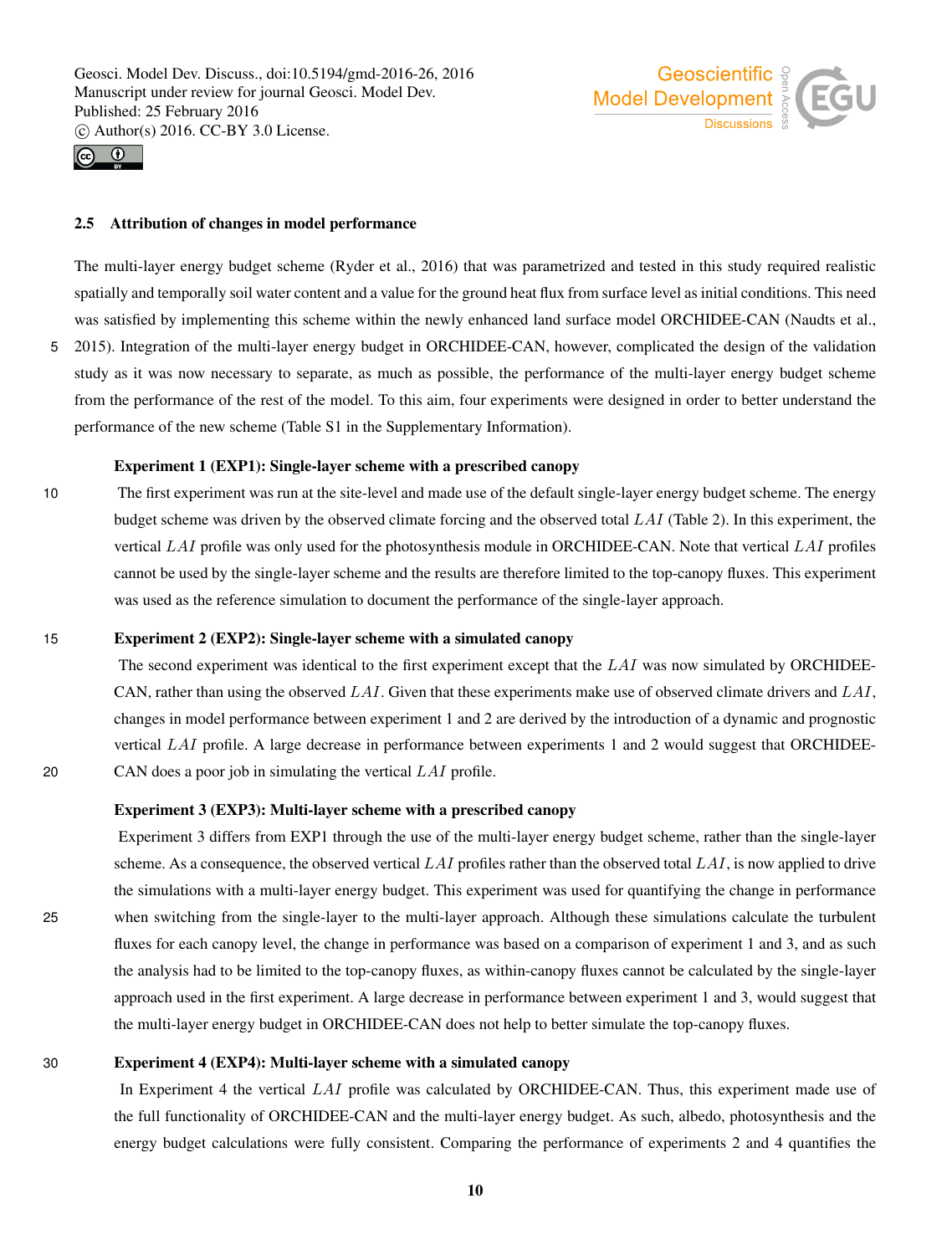



actual change in performance for a prognostic LAI profile and its interactions in ORCHIDEE-CAN. A large decrease in performance between experiment 2 and 4 would therefore suggest that the multi-layer energy budget in ORCHIDEE-CAN does not help to better simulate the top-canopy fluxes. Furthermore, a large decrease in performance between experiments 3 and 4 would indicate that ORCHIDEE-CAN does a poor job in simulating the vertical LAI profile.

- 5 All four experiments were started from 20 years spin-up simulations, which were driven by CRU-NCEP climate re-analysis from 1991 to 2010 with a spatial resolution of  $0.5° \times 0.5°$  (Maignan et al., 2011) at selected study sites. These spin-up simulations allow the model to build-up a realistic soil water pool at the start of each simulation. A ten-layer  $LAI$  profile was applied for each site - the number of layers chosen follows the approach from a previous study (Ryder et al., 2016). If the vertical  $LAI$ profile was prescribed, the total LAI was re-scaled within these ten layers to follow the observed vertical LAI profile at each
- 10 site (Fig. 2). If the vertical LAI profile was not imposed, the LAI generated for the albedo calculation (McGrath et al.) was used instead. Note that contrary to previous versions of ORCHIDEE, ORCHIDEE-CAN no longer applies a constraint on the maximum LAI. In ORCHIDEE-CAN, the total  $LAI$  is the outcome of carbon allocation to the canopy through a pipe-model and carbon removal from the canopy through leaf turnover (Naudts et al., 2015).

#### 2.6 Model performance

15 The change in model performance due to the use of the multi-layer rather than the single-layer scheme for a prescribed LAI profile (EXP1 vs. EXP3), and a simulated  $LAI$  profile (EXP2 vs. EXP4), were quantified by comparing the Taylor skill score  $(S_T)$  (Taylor, 2001).

 $S_T$  was calculated for the eight observational sites for the top-canopy fluxes of all four experiments making use of the simulated and observed half-hourly fluxes. The Taylor skill score was calculated as follows:

20 
$$
S_T = \frac{4(1+R)}{(\hat{\sigma}_f + 1/\hat{\sigma}_f)^2(1+R_0)}
$$
(12)

where,  $R$  is the correlation coefficient between the simulation and the observation,  $R_0$  is the maximum correlation coefficient and  $\hat{\sigma}_f$  is the ratio of the variance of the simulations to the variance of observations ( $\hat{\sigma}_f = \sigma/\sigma_r$ ). Here, we set  $R_0$  to 1.0 for the maximum correlation between observation and model simulation. A value of 1.0 of  $S_T$  indicates that model simulations perfectly matches the observations, values lower than 0.5 imply that the model has poor predictive ability.

#### 25 3 Results

#### 3.1 Model parametrization

Using the default parameter set (i.e.,  $a_1$  to  $a_5$ ) resulted in an underestimation of the wind speed in the lower canopy level at all study sites. Optimized parameters could be roughly grouped according to canopy structure (see Table S1 in the Supplementary Information). For forest sites with a dense canopy (see the second low of Fig. S1 in the Supplementary Information), the param-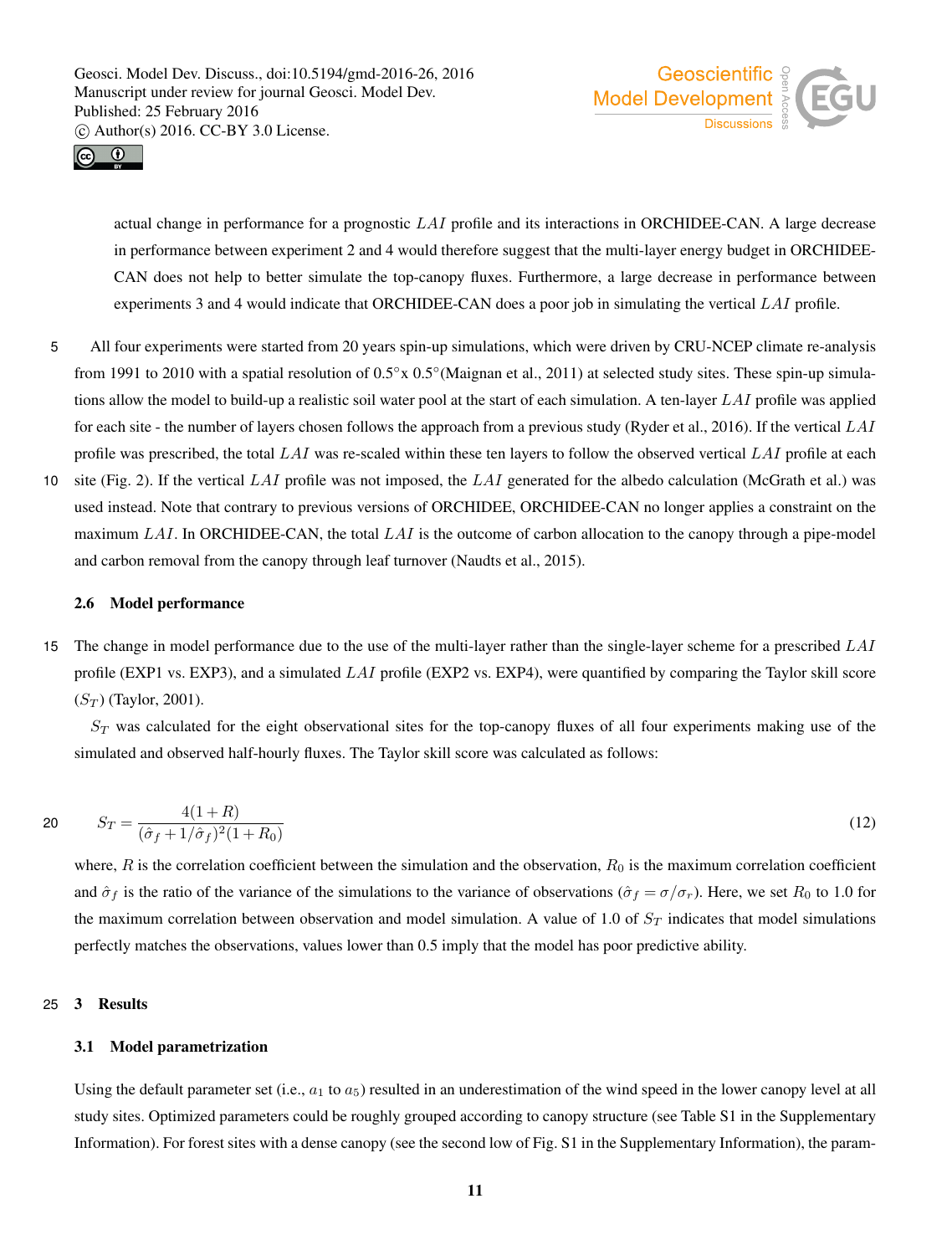



eters had to be adjusted to simulate a low wind speed in the lower canopy. For forest sites with a sparse canopy, the parameters had to be adjusted to simulate relatively high wind speeds at the bottom of the canopy. At these sites, flux observations showed a substantial contribution from the forest floor to the sensible and latent heat fluxes at the top of the canopy. The average model error of wind profile estimation, in terms of root mean square error (RMSE), was reduced from 0.62 m s<sup>-1</sup> to 0.42 m s<sup>-1</sup> after 5 adjusting the parameters (see Table S3 in the Supplementary Information). Tuning the conductance of the soil-atmosphere interface (i.e.,  $a_8$  to  $a_{10}$ ), rather than tuning the stomatal conductance and leaf boundary-layer resistances, enabled a closer match between the simulations and observations (Figs. S2 and S3 in the Supplementary Information).

At sites with dense canopies, however, tuning the weightings of stomatal resistance and weighting the boundary layer resistance improved the match between the simulated and observed inner-canopy and top-canopy fluxes of sensible and latent

10 heat (Figs. S2 and S3 in the Supplementary Information). The model errors of heat and water fluxes estimations were reduced substantially from 91.2 W m<sup>-2</sup> to 46.1 W m<sup>-2</sup> for LE and 123.2 W m<sup>-2</sup> to 50.3 W m<sup>-2</sup> for H, respectively (also see the Table S3 in the Supplementary Information).

At sites with sparse canopies, the net radiation at the forest floor was substantial, i.e., ranging nearly from 200 W  $\rm m^{-2}$  to 450  $W$  m<sup>-2</sup> (Fig. S4 in the Supplementary Information). Correctly simulating radiation transfer strongly contributed to correctly

- 15 simulating the within-canopy flux profiles and top-canopy latent and sensible heat fluxes. Nevertheless, radiation transfer was not re-parametrized in this study and, hence, the model errors of net radiation estimation depended solely on the tree species. In sparse canopies, a positive air temperature gradient with higher temperatures at the forest floor compared to the top-canopy was also presented (Fig. S5 in the Supplementary Information). Using default parameter values for all factors resulted in a good simulation of the air temperature gradient for all eight sites. However, optimizing the parameters (i.e.,  $a_3$  to  $a_{10}$ ,  $W_{br}$
- 20 and  $W_{sr}$ ) had a large impact on the absolute values of the vertical profile in leaf temperature (Fig. S6 in the Supplementary Information). Leaf temperature was not measured at any of the sites. Therefore, it remains to be assessed whether the model can concurrently reproduce observed energy fluxes and soil water contents.

At one site with an open canopy (FR-LBr) the effect of the initial soil water content on the optimized parameter estimates was tested. Both the stomatal resistance and the boundary resistance weighting factors  $(W_{sr}$  and  $W_{br}$ ) were found to be very 25 sensitive to the optimisation procedure with changes in their values exceeding 5% (Fig. S7 in the Supplementary Information). After parameter adjustment the sensitivity to initial soil water content was 5% less than that using the originally optimized values. Changes in parameters  $a_6$  and  $a_7$ , which tuned the eddy diffusivity, were largely unaffected by the initial conditions. Soil water content measurements would thus have helped to improve the parametrization, especially for the stomatal and leaf boundary-layer resistances.

#### 30 3.2 Performance of the single-layer scheme

Model performance of the single-layer model was evaluated making use of EXP1. Overall model performance for sparse canopies (Fig. 3A) was slightly higher and thus better than model performance at the dense forest sites (Fig. 3B). Moreover, model performance at the forests with sparse canopies showed less variability within a year than model performance at sites with a dense canopy.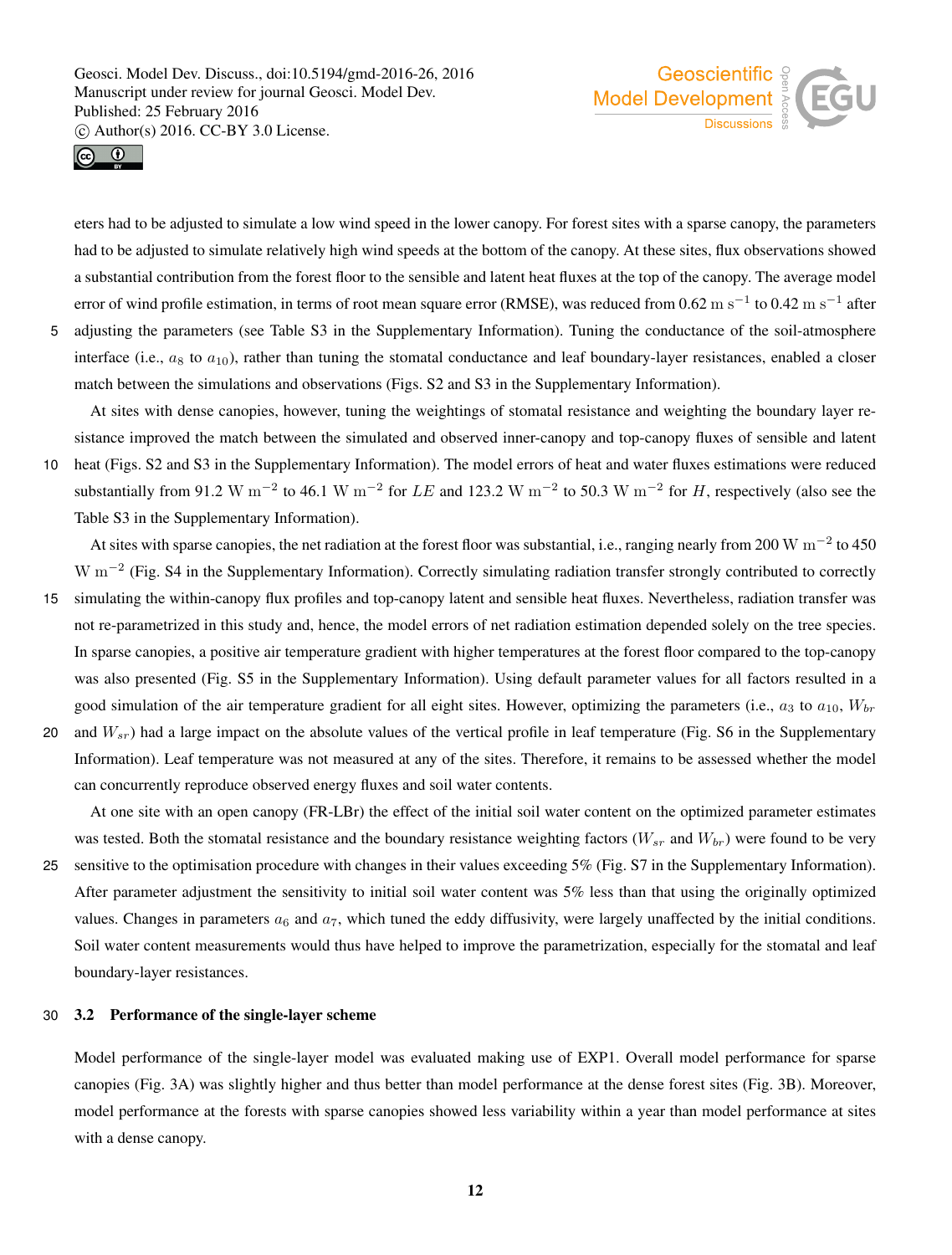



At the sparse canopy sites, both the intra-annual and diurnal variation in net radiation  $R_n$  was well simulated, displaying  $S_T$ scores continuously over 0.9 (Figs. 3B and 3D). For dense canopies, the  $S_T$  score of  $R_n$  dropped to 0.9 in winter, which might be attributed to an incorrect estimation of  $R_n$  during nighttime (Fig. 3C).

In general, the  $S_T$  for the single-layer or big-leaf model for the sensible heat flux was higher than for the latent heat flux 5 both at the annual and daily resolution. The  $S_T$  dropped below 0.5 for latent heat flux and 0.8 for sensible heat flux (Fig. 3A) from November to January (or May to July at Au-Tum), indicating that the single-layer model incorrectly partitioned energy during the cold season. During these months nights are long and the inability of the model to simulate nighttime fluxes (Fig. 3C) may well be the cause of the observed model deficiencies during the winter months.

#### 3.3 Performance of the multi-layer scheme

- 10 Model performance of the multi-layer model was evaluated making use of EXP3. By introducing the multi-layer energy budget scheme, model performance for sparse and dense canopies became more comparable (Figs. 4A and 4B) due to small improvements in the  $S_T$  for simulation of dense canopies and small losses in the skill to simulate the energy budget of sparse canopies. Improved simulations of nighttime fluxes under dense canopies (Fig. 4C) were reflected in the improved partitioning of energy fluxes during wintertime (compare Fig. 3A and Fig. 4A). The multi-layer energy budget model lost some skills compared
- 15 to the single-layer model in the simulation of the latent heat flux from sparse canopies between September and December. The discrepancy is mainly due to the loss of model performance for one deciduous forest sites (Fig. S8 in the Supplementary Information).

Overall, the introduction of the multi-layer energy budget and its integration in ORCHIDEE-CAN resulted in a small decrease in model skill (Fig. 5; Table S4 in the Supplementary Information). When moving from the single-layer scheme with a

- 20 prescribed LAI (EXP1) to the multi-layer scheme with a simulated LAI profile (EXP4), the model skill decreased for  $R_n$ , H, and LE but increased for G. Despite this improvement, the overall model performance on the ground heat flux estimation at all eight forest sites was still very low < 0.5 (Figs. 5B-D; Table S4 in the Supplementary Information). The low performance may be due to either deficiencies in the model or inability of point measurements to represent the large variation in ground heat fluxes underneath a canopy or the errors made in estimating the rate of heat storage change in the layer of soil between
- 25 the soil heat flux plates and the soil surface (Mayocchi and Bristow, 1995; Kustas et al., 2000). However, the small loss (all fluxes except G) or gain (only for G) in model skill from introducing the multi-layer scheme can be strengthened (i.e.,  $LE$ ) or compensated for  $(R_n, H$  and G) by the small gain in model skill from the introduction of a prognostic vertical LAI profile.

#### 4 Discussion

#### 4.1 Single-layer v.s. multi-layer energy budget

30 Three major deficiencies of the single-layer energy budget scheme have been identified: (1) poor model performance in the net radiation estimation during nighttime in dense canopy forests; (2) incorrect energy partitioning during winter seasons at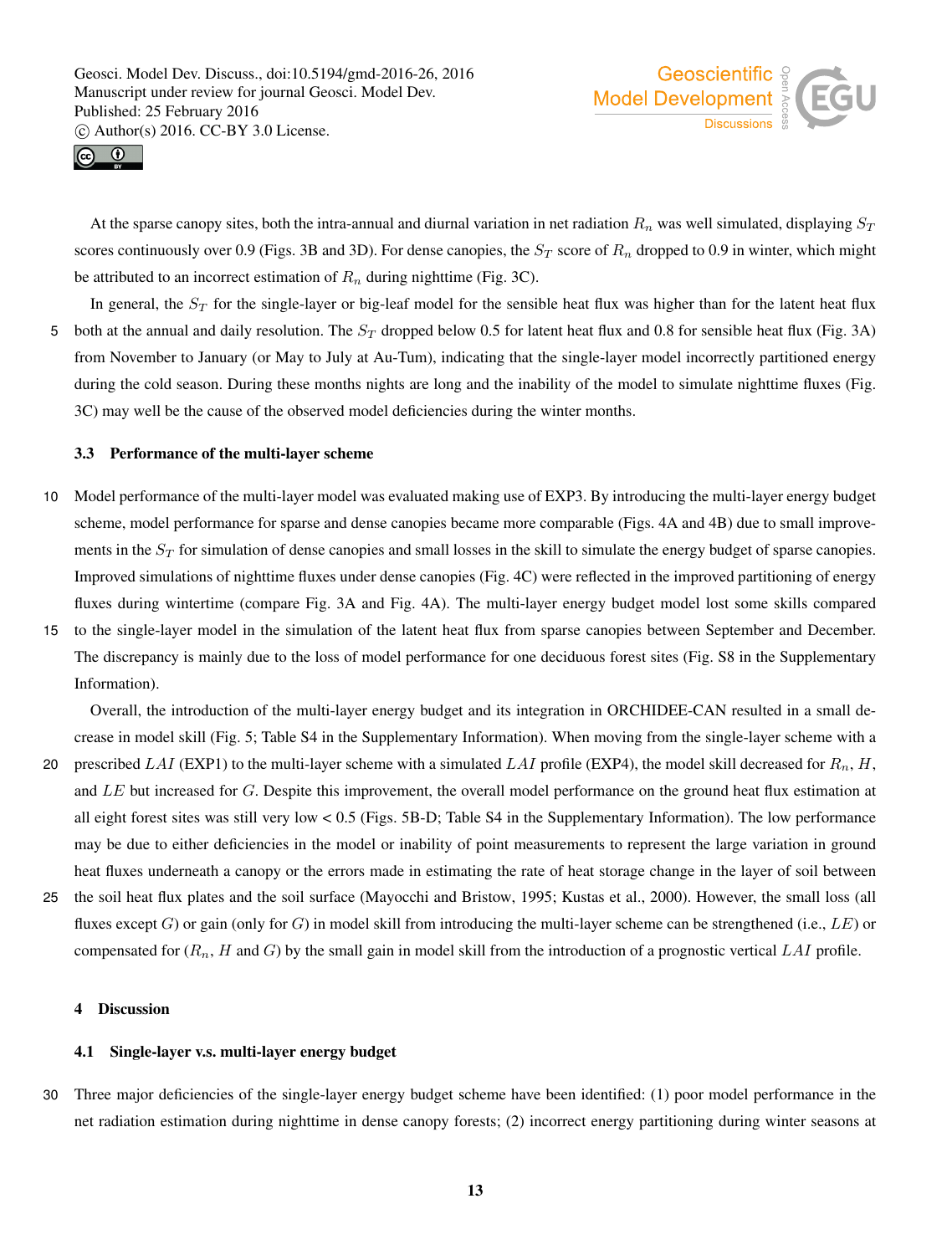



dense forest sites and; (3) incorrect simulation of soil heat flux for all forest sites. These site-level findings are consistent with previous large-scale validation work (Pitman et al., 2009; Jiménez et al., 2011; de Noblet-Ducoudré et al., 2012) which applied the single-layer energy budget to simulate land surface fluxes dynamically and demonstrated that this approach has difficulties to in the reproduction of surface energy fluxes.

- 5 In this study, we tried to overcome these difficulties by implementing a multi-layer energy budget scheme. The multi-layer energy and water calculations make use of a vertically resolved radiation transfer scheme for shortwave and longwave radiation (replacing prescribed shortwave reflection values), a within-canopy wind velocity profile (replacing empirical formulations for roughness length), a vertical prognostic  $LAI$  profile (replacing a prescribed  $LAI$  value), within-canopy leaf boundary-layer resistance profiles for energy and water transport, a within-canopy stomatal resistance profile, a vertical discrete eddy diffusivity
- 10 profile and a soil-atmosphere layer conductivity.

This approach resulted in small improvements in simulating energy partitioning during nighttime for dense canopies, small losses in model performance in terms of energy partitioning for sparse canopies and year round gains in model performance for simulation of the ground heat flux. As such, the multi-layer energy and water vapor flux scheme did not solve the long-standing issues related to simulating nighttime energy partitioning (Jordan and Smith, 1994; Prihodko et al., 2008; Wild, 2009; He et al.,

15 2011) but it succeeded in obtaining a similar model performance while much of the empiricism of the big-leaf approach was replaced by a more realistic process description. A more realistic model description opens new avenues of research (see section 4.3).

#### 4.2 Parametrization approach

Parametrization of the new scheme and its underlying processes revealed strengths and weaknesses of the model as well as 20 avenues for future experimental work.

(1) Within-canopy drag

For the inner-canopy drag parametrization, we modified an approach (Eq. 2) that has previously only been tested and validated at grassland sites (Wohlfahrt and Cernusca, 2002). In that study, LAI was treated as equal to the plant area index  $(PAI)$ , which is a separate measure that accounts not only for leaves but also for other vegetation material such as 25 stems and seedheads. In forests, however, the difference between  $LAI$  and  $PAI$  is made up by the branches and trunks and becomes especially important in winter in deciduous stands as canopy drag still exists. As a first parametrization this simplification allowed a better comparison with the observations and with the single-layer model. We applied a formulation that makes use of  $LAI$  and, by doing so, some model errors might have been introduced, especially for the deciduous forest sites. ORCHIDEE-CAN now simulates both  $LAI$  and  $PAI$  and so this enhanced approach could be 30 adopted. Results confirmed that substituting  $PAI$  by  $LAI$  is acceptable during the leaf-on seasons (see Fig. S8 in the Supplementary Information).

Alternative approaches have been proposed by Cescatti and Marcolla (2004). For example, the inner-canopy drag could also be modelled as the function of the percentage of horizontal gaps in the forest canopy − a canopy characteristic that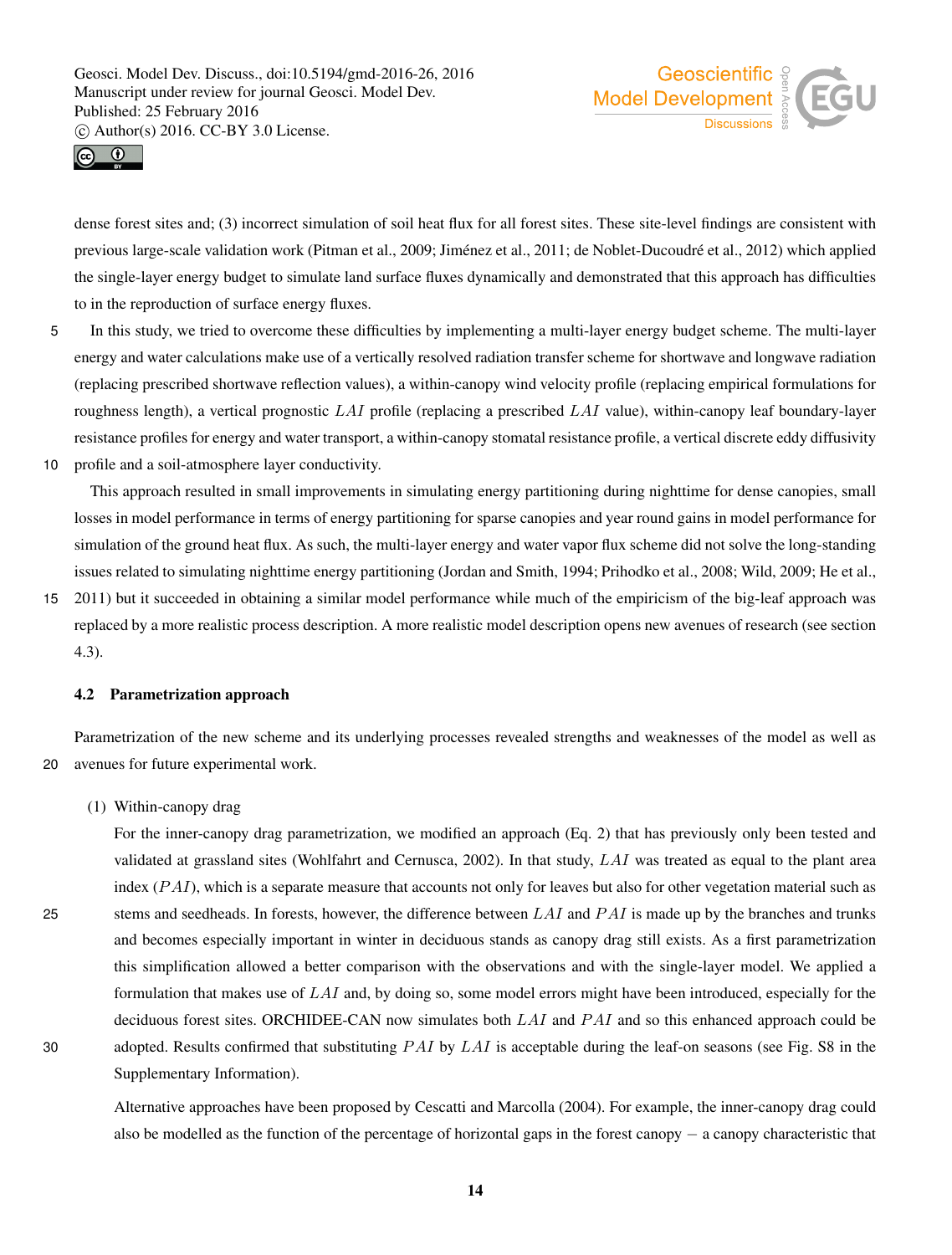



is presently simulated in ORCHIDEE-CAN. Measurement sites such as DE-Bay or AU-Tum have detailed wind and vertical LAI profile observations and could thus be used in a pilot study for developing a suitable parametrization approach linking inner-canopy drag and shielding to the canopy gaps. Such a development would also meet the requirements for calculating drag and shielding following small scale mortality from forest management, fires, wind damages and pests.

5 (2) Within-canopy transport

In this study, within-canopy transport was parametrized by K-theory. A one-dimensional second-order closure model was applied to derive the within-canopy turbulence statistics, based both on the LAI profile and the canopy height. This approach has been reported to produce a reasonable approximation of above-canopy fluxes estimation, even if the within-canopy temperature and humidity gradients are not always well captured (Raupach, 1989). As previous studies 10 have demonstrated, incorrect estimation on gradients may be accommodated to some extent by introducing a scaling factor (Eq. 5) to constrain the within-canopy transport (Makar et al., 1999; Wolfe et al., 2011; Ryder et al., 2016). Alternatively, such a scaling factor might vary in terms of the form of the canopy structure or openness though the determination of the factor has yet to be adequately described due to a restricted range of measurements (McNaughton and Van Den Hurk, 1995; Stroud et al., 2005).

- 15 At sparse forest sites, the temperature measurements showed a general positive gradient during the daytime (Fig. S5 in the Supplementary Information) and a negative gradient during the nighttime (not shown). For the sparse forests, the temperature gradient is even more complex having a negative or reversed gradient throughout the vertical profiles. By using the current parametrization approach, most of the sparse forest sites required a higher sheer stress (a stronger threshold friction velocity  $a_7$ ) for the within-canopy mixing, compared to dense forest sites (Table S2 in the Supplemen-20 tary Information) in order to replicate the measurement results. This observation relates to a general difficulty in being able to simulate canopy transport based on limited general measurements (Stroud et al., 2005).
	- (3) Sub-canopy and surface-atmosphere conditions
- In this study, we treated the understory and overstory as the same species to construct the vertical LAI profile based on the observed LAI profile. This treatment only allowed the understory growth to follow overstory canopy phenology. 25 In fact, the forest floor is often occupied by plants with very different traits of which one of the most obvious is the difference in leaf onset and/or leaf fall (Barr et al., 2004). Given the aforementioned model formulation, simulation of the understory phenology and traits could be further improved in the future. For example, overstory and understory vegetation could be simulated as different plant functional types or plant species within the same energy budget column. Also, the microclimate created by the overstory could be used as an input to simulate the environmental conditions in 30 the understory.

Starting from the point of view of the interaction between ecosystems and the climate, we introduced a weighting factor  $(W_{sf})$  as a function of a long-term average temperature, light conditions (gap fraction), transpiration fraction described as  $\beta_3$  in the model code and soil evaporation fraction ( $\beta_4$ ) as environmental factors to parametrize surface conductance (Fig. 6) and consequently control the surface latent heat flux. This approach demonstrated the model's capability to simulate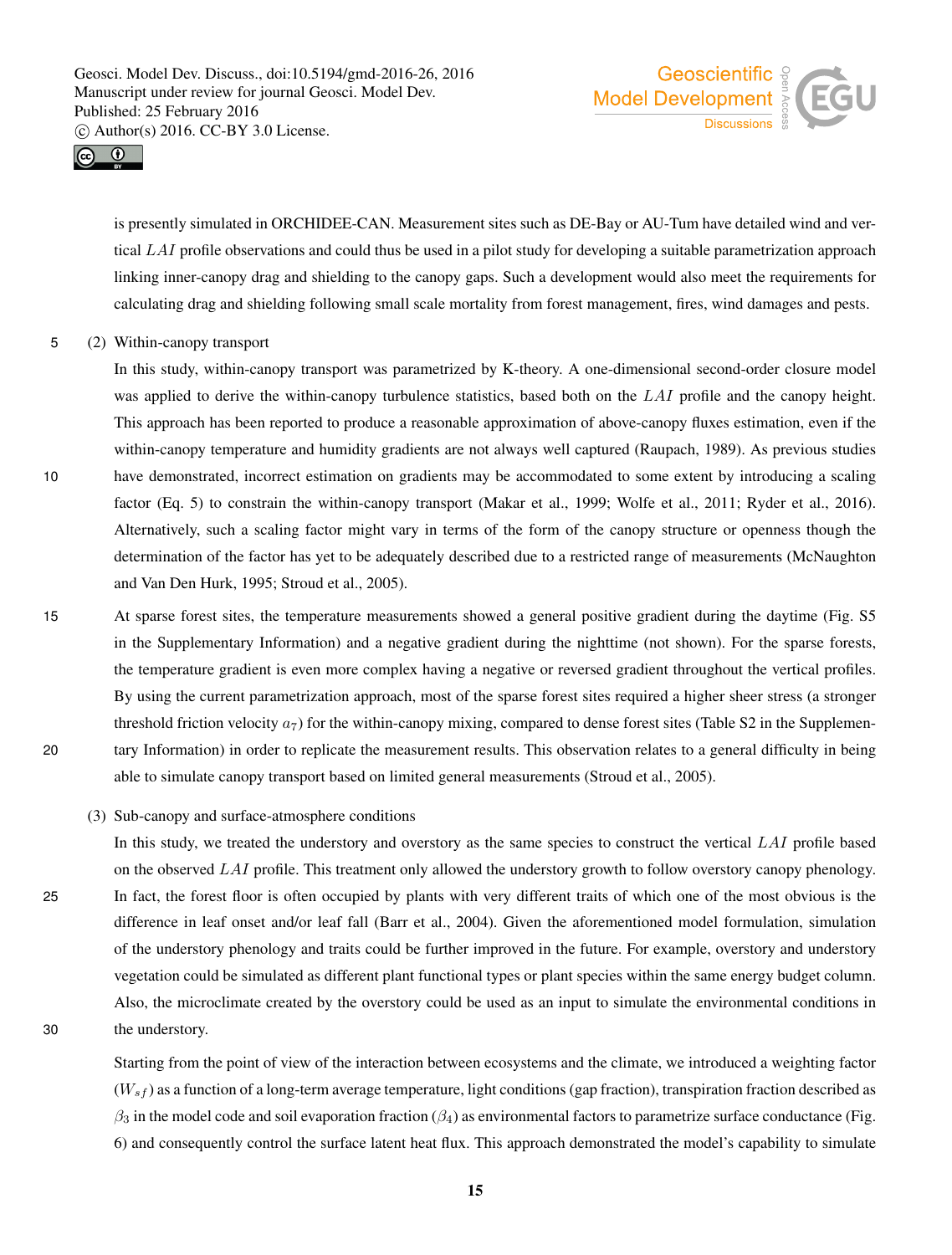



the flux profile in agreement with observations. It may, however, not be valid for the Savanna ecosystem because the understory phenology of this ecosystem relies on water availability in the top soil layer (Baldocchi and Wilson, 2001; Hutley et al., 2000), which is an environmental condition not accounted for in our approach. Furthermore, accounting for ecosystem specific differences in root density profiles and aerial cover of the understory might also help in the simulation 5 of water and energy fluxes (El Masri et al., 2015; Launiainen et al., 2015). From this perspective, detailed soil moisture profile observations would be very useful in developing a more advanced surface-atmosphere interface parametrization.

(4) The proposed parametrization approach

In general, we provide a simple but useful parametrization approach for the multi-layer energy budget scheme in the global land surface model ORCHIDEE-CAN. Comparing with others studies (Ogée et al., 2003; Staudt et al., 2011; 10 Launiainen et al., 2015), our approach directly determines the energy and water fluxes and successfully avoids the iterative processes to meet the numerical requirement. In total, a set of twelve parameters need to be prescribed and calibrated regarding the physical processes within the canopy. Our approach presents a good performance at all study sites, though we may have some deficits on wind speed estimation.

#### 4.3 Increased model capacity

- 15 The innovation of the multi-layer energy and water scheme is the capacity to simulate the behaviour of fluxes within the canopy, and the separation of the soil-level temperature from the temperature of the vegetation levels. The multi-layer scheme helps to address how forest management such as thinning or shelterwood cutting, may alter the forest-atmosphere coupling and resulting fluxes. It also paves the way for the consideration of mixed forests where different plant species or functional types can be in a different microclimatic environment to that of the high-canopy. This capacity is essential for the following types of
- 20 applications:
	- (1) The simulation of emission of biogenic volatile organic compounds (BVOCs), from plants, linking climate change, atmospheric chemistry and the terrestrial biosphere. The implemented multi-layer energy and water budget calculates the leaf temperature and within-canopy radiation, and therefore allows to improve the representation of certain BVOCs, such as isoprene or monoterpene from plants (Guenther et al., 1995, 2006).
- 25 (2) Natural disturbances, such as fires, pests and windfall can result in increases in leaf fall, individual tree mortality or complete stand destruction (Lugo, 2008; Seidl et al., 2011; Yue et al., 2014) which in turn determine the vertical LAI profile. The implemented multi-layer energy and water budget scheme calculates the vertical eddy diffusivity and effective drag coefficient as a function of the vertical  $LAI$  profile, hence, the new scheme allows the study of effects of changes in disturbance intensity on the energy budget and thus the climate system.
- 30 (3) Forest canopy structure plays an important role in regulating the provision of forest ecosystem services such as maintaining biodiversity (Scheffers et al., 2013; Defraeye et al., 2014) or regulating stream flow (Jackson, 2005). Therefore, structural changes to the forest canopy, through, for example, forest thinning or species changes, will reduce the buffer-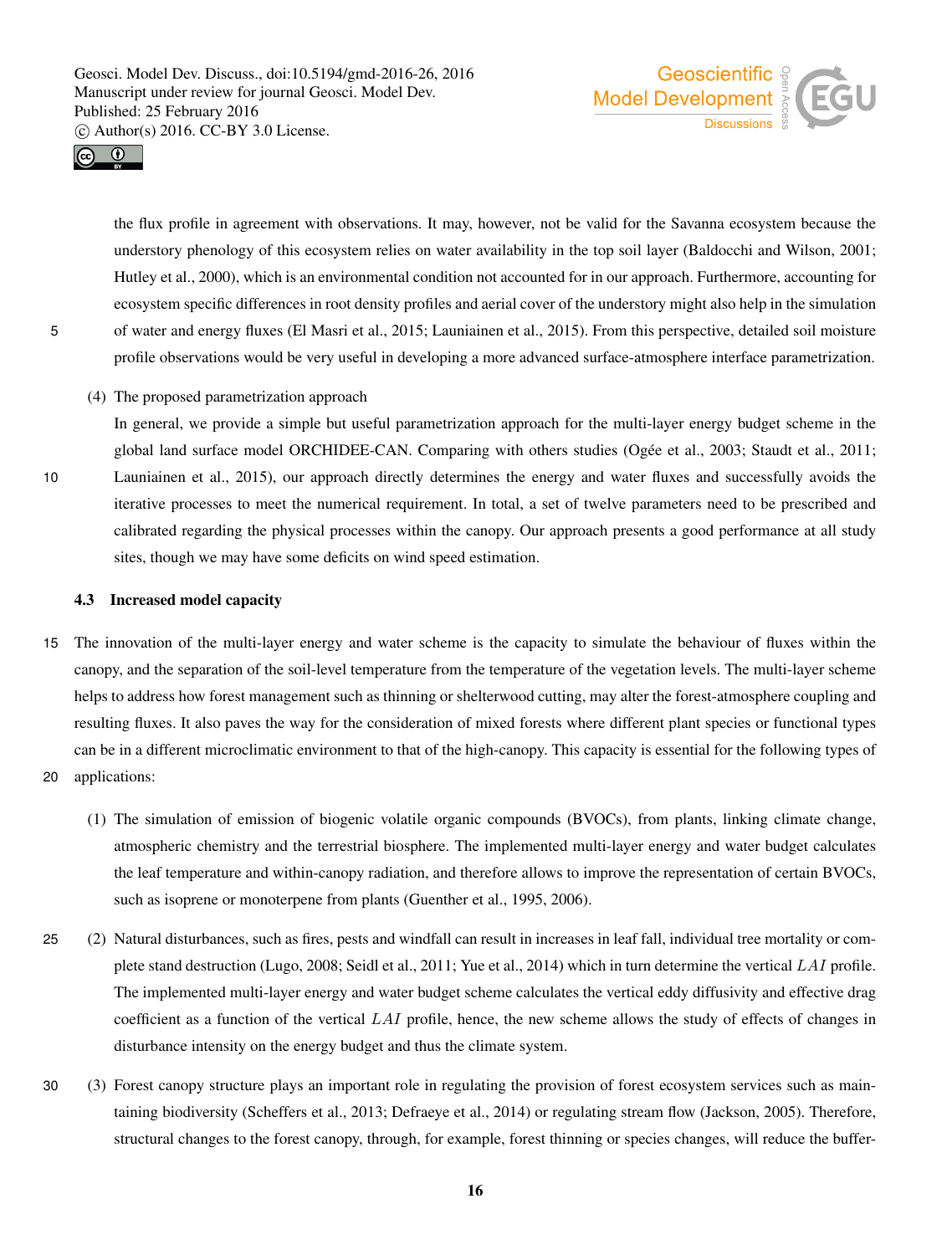



ing effect of the canopy. It is only with models including a multi-layer energy budget that an informed prediction of the longterm consequences of land-management policies can be made.

- (4) This work takes the first step in exploring the use of vertical canopy profiles in coupled vegetation/atmospheric models, particularly in relation to the calculation of GPP, which is sensitive to the vertical profiles of light, water and nitrogen
- 

5 (Bonan et al., 2012, 2014). To run at a regional or global scale, it is essential to first parametrize the model at the site level.

## 5 Conclusion

Although the first parametrization of a multi-layer energy and water budget scheme did not greatly improve the model performance over the use of the so-called big-leaf approach for energy and water calculations, it provides a more detailed description

- 10 of the within-canopy micrometeorology of various forest types. A more detailed process description is essential when linking climate change to studies addressing, for example, species vulnerability to climate change, the climate feedbacks from different disturbance intensities, changes in understory habitat following management changes and BVOCs as a result of climate change.
- In this study, multiple sites calibration and optimization were performed in order to better understand the functionality of 15 the newly implemented multi-layer energy budget in ORCHIDEE-CAN (revision 2754). Developing the multi-layer energy budget requires accurate field measurements for model calibration and validation. Here we were able to collect and make use of many of the few datasets that exist for intensive in-canopy profile time series measurements. We suggest that more intensive field campaigns, with soil water content observations, especially during the winter season would help in the development of a more reliable parametrization scheme for the within-canopy eddy diffusivity and soil-atmosphere interface conductance. For
- 20 future model developments, adding an extra soil-atmosphere interface representation such as moss or herbs on the forest floor would be beneficial for a more complete multi-layer energy budget with the objective of describing the surface-atmosphere interface gas and water vapour exchanges.

#### 6 Code availability

The code and the run environment are open source. Nevertheless readers interested in running ORCHIDEE-CAN are en-25 couraged to contact the corresponding author for full details and latest bug fixes. The ORCHIDEE-CAN branch with revision 2754 is available via the follow web link (https://forge.ipsl.jussieu.fr/orchidee/browser/branches/ORCHIDEE-DOFOCO/ ORCHIDEE?rev=2754)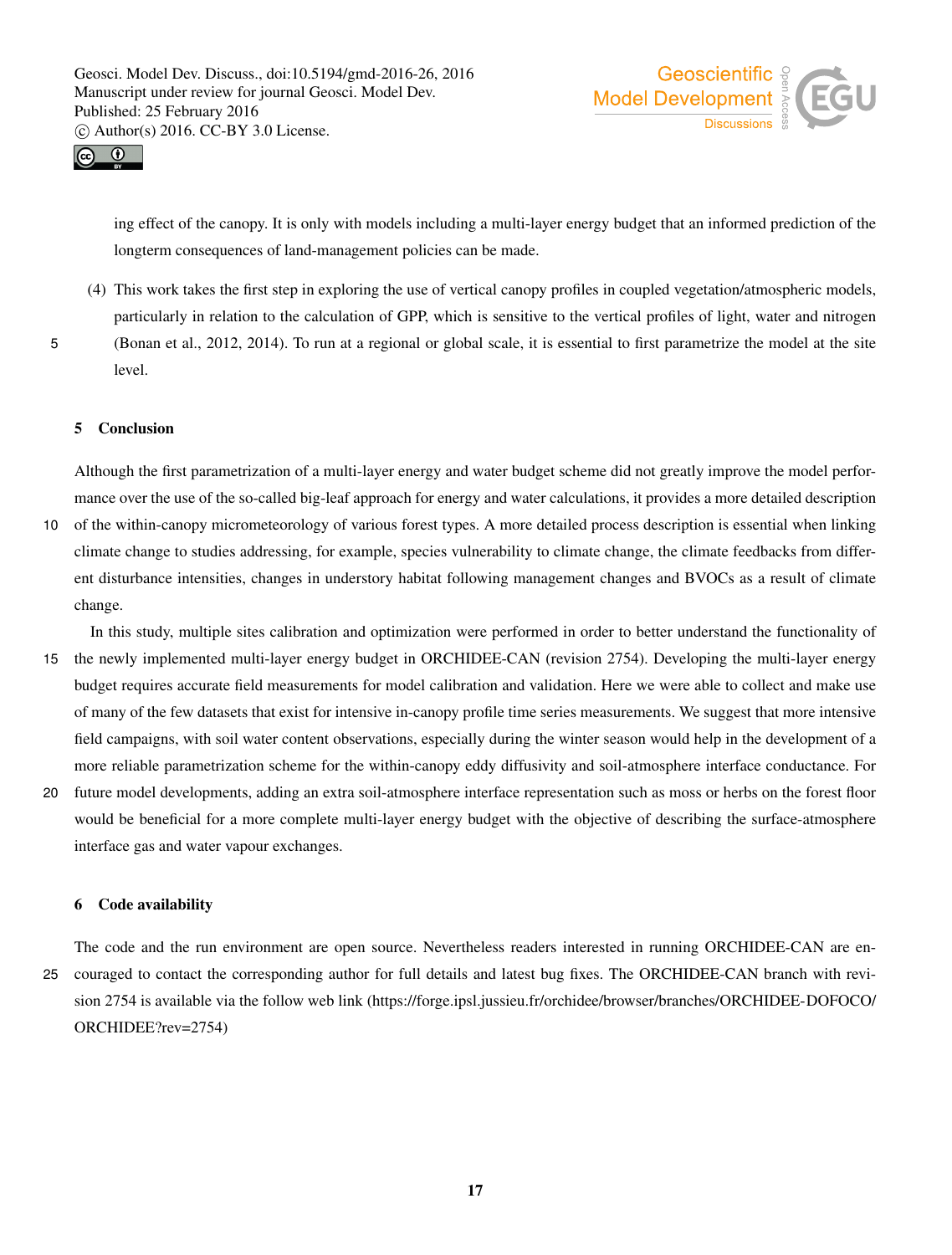



## 7 Author contributions

YC, JR and SL developed the parametrization scheme. YC, SL and PP designed the study and YC wrote the manuscript with contributions from all co-authors. JR, MJM, JO, KN, SL and AV helped YC with integrating the parametrization scheme for the multi-layer energy budget in ORCHIDEE-CAN. VB and PP provided the optimisation tools and helped with the configuration 5 of these tools. EvG, VH, BH, AK, SLa, DL, EM, JOg, TF and TV provided field observations for all study sites.

*Acknowledgements.* YC, JR, MJM, JO, KN and SL were funded through ERC starting grant 242564 (DOFOCO), and AV was funded through ADEME (BiCaFF).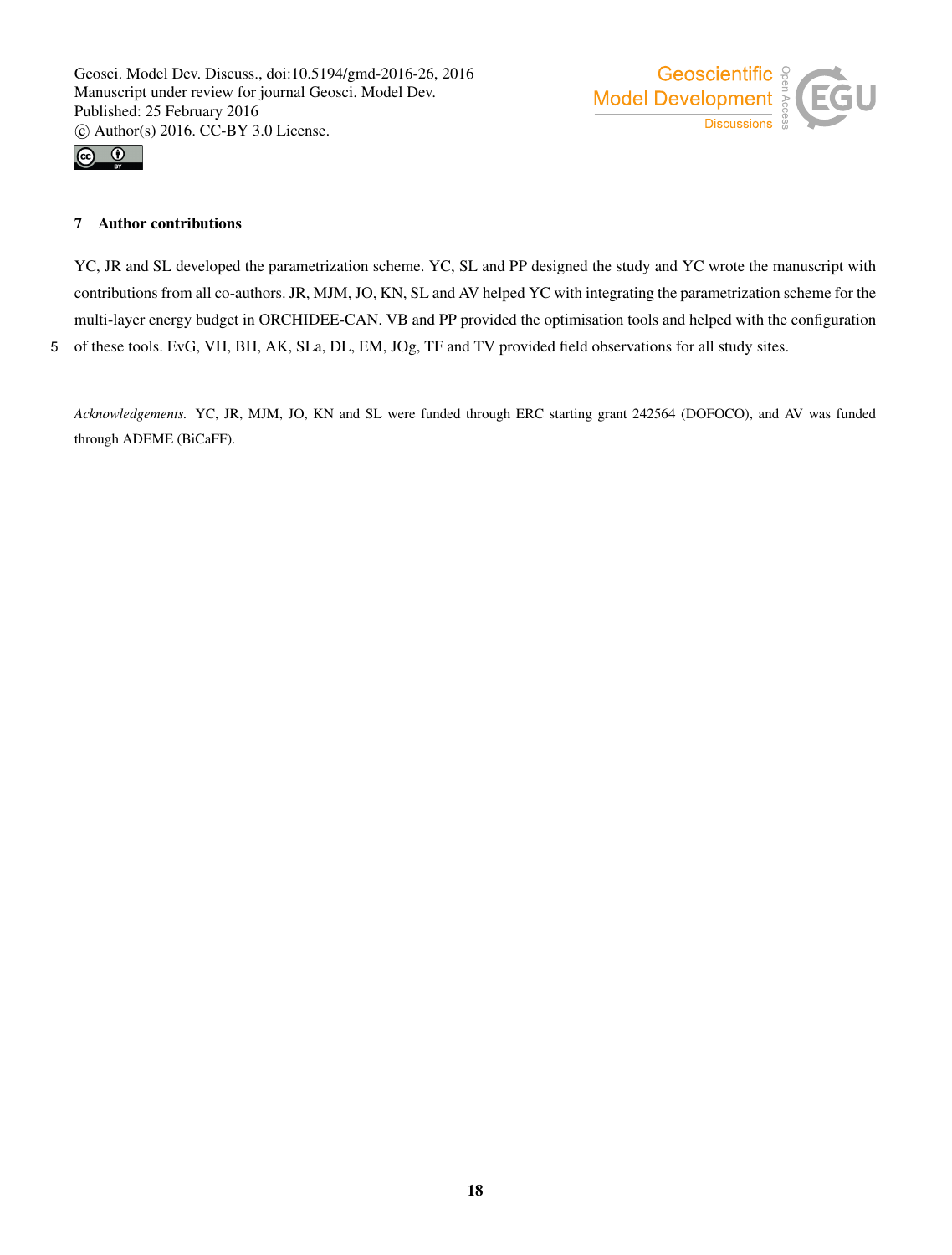



#### References

- Aubinet, M., Chermanne, B., Vandenhaute, M., Longdoz, B., Yernaux, M., and Laitat, E.: Long term carbon dioxide exchange above a mixed forest in the Belgian Ardennes, Agricultural and Forest Meteorology, 108, 293–315, doi:10.1016/S0168-1923(01)00244-1, 2001.
- Baldocchi, D.: A Multi-layer model for estimating sulfur dioxide deposition to a deciduous oak forest canopy, Atmospheric Environment,

5 22, 869–884, doi:10.1016/0004-6981(88)90264-8, 1988.

- Baldocchi, D. D. and Wilson, K. B.: Modeling CO2 and water vapor exchange of a temperate broadleaved forest across hourly to decadal time scales, Ecological Modelling, 142, 155–184, doi:10.1016/S0304-3800(01)00287-3, 2001.
- Barr, A. G., Black, T. a., Hogg, E. H., Kljun, N., Morgenstern, K., and Nesic, Z.: Inter-annual variability in the leaf area index of a boreal aspen-hazelnut forest in relation to net ecosystem production, Agricultural and Forest Meteorology, 126, 237–255, 10 doi:10.1029/2002JD003011, 2004.
	- Bonan, G. B.: A land surface model (LSM version 1.0) for ecological, hydrological, and atmospheric studies, Technical description and user's guide. NCAR Tech. Note NCAR/TN-417+STR, Tech. rep., 1996.
	- Bonan, G. B., Oleson, K. W., Fisher, R. A., Lasslop, G., and Reichstein, M.: Reconciling leaf physiological traits and canopy flux data: Use of the TRY and FLUXNET databases in the Community Land Model version 4, Journal of Geophysical Research: Biogeosciences, 117,

#### 15 doi:10.1029/2011JG001913, 2012.

Bonan, G. B., Williams, M., Fisher, R. a., and Oleson, K. W.: Modeling stomatal conductance in the Earth system: linking leaf water-use efficiency and water transport along the soil-plant-atmosphere continuum, Geoscientific Model Development Discussions, 7, 3085–3159, doi:10.5194/gmdd-7-3085-2014, 2014.

Byrd, R. H., Lu, P., Nocedal, J., and Zhu, C.: A Limited Memory Algorithm for Bound Constrained Optimization, SIAM Journal on Scientific

- 20 Computing, 16, 1190–1208, doi:10.1137/0916069, 1995.
	- Cescatti, A. and Marcolla, B.: Drag coefficient and turbulence intensity in conifer canopies, Agricultural and Forest Meteorology, 121, 197–206, doi:10.1016/j.agrformet.2003.08.028, 2004.

Chen, Y.-Y. and Li, M.-H.: Determining Adequate Averaging Periods and Reference Coordinates for Eddy Covariance Measurements of Surface Heat and Water Vapor Fluxes over Mountainous Terrain, Terrestrial, Atmospheric and Oceanic Sciences, 23, 685,

- 25 doi:10.3319/TAO.2012.05.02.01(Hy), 2012.
	- Collatz, G., Ribas-Carbo, M., and Berry, J.: Coupled Photosynthesis-Stomatal Conductance Model for Leaves of C 4 Plants, Australian Journal of Plant Physiology, 19, 519, doi:10.1071/PP9920519, 1992.
	- de Noblet-Ducoudré, N., Boisier, J.-P. P., Pitman, A., Bonan, G. B., Brovkin, V., Cruz, F., Delire, C., Gayler, V., van den Hurk, B. J. J. M., Lawrence, P. J., van der Molen, M. K., Müller, C., Reick, C. H., Strengers, B. J., and Voldoire, A.: Determining robust impacts of land-
- 30 use-induced land cover changes on surface climate over North America and Eurasia: Results from the first set of LUCID experiments, Journal of Climate, 25, 3261–3281, doi:10.1175/JCLI-D-11-00338.1, 2012.
	- Defraeye, T., Derome, D., Verboven, P., Carmeliet, J., and Nicolai, B.: Cross-scale modelling of transpiration from stomata via the leaf boundary layer, Annals of Botany, 114, 711–723, doi:10.1093/aob/mct313, 2014.
- Dickinson, R. E., Shaikh, M., Bryant, R., and Graumlich, L.: Interactive Canopies for a Climate Model, Journal of Climate, 11, 2823–2836, 35 doi:10.1175/1520-0442(1998)011<2823:ICFACM>2.0.CO;2, 1998.
- Dolman, A. J., Moors, E. J., and Elbers, J. A.: The carbon uptake of a mid latitude pine forest growing on sandy soil, Agricultural and Forest Meteorology, 111, 157–170, doi:10.1016/S0168-1923(02)00024-2, 2002.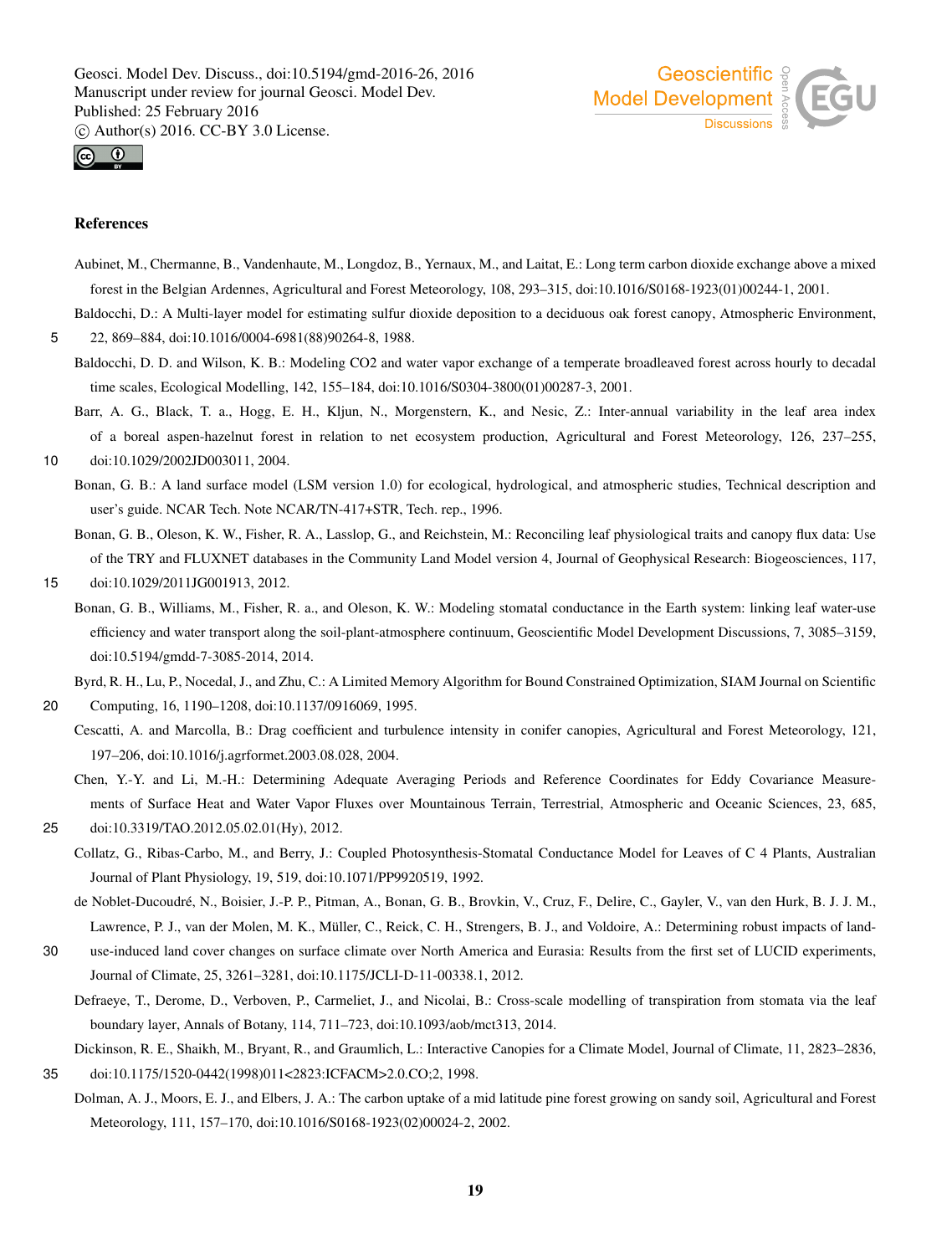



Drobinski, P., Anav, A., Lebeaupin Brossier, C., Samson, G., Stéfanon, M., Bastin, S., Baklouti, M., Béranger, K., Beuvier, J., Bourdallé-Badie, R., Coquart, L., D'Andrea, F., de Noblet-Ducoudré, N., Diaz, F., Dutay, J. C., Ethe, C., Foujols, M. A., Khvorostyanov, D., Madec, G., Mancip, M., Masson, S., Menut, L., Palmieri, J., Polcher, J., Turquety, S., Valcke, S., and Viovy, N.: Model of the Regional Coupled Earth system (MORCE): Application to process and climate studies in vulnerable regions, Environmental Modelling and Software, 35,

5 1–18, doi:10.1016/j.envsoft.2012.01.017, 2012.

Ducoudré, N. I., Laval, K., and Perrier, A.: SECHIBA, a New Set of Parameterizations of the Hydrologic Exchanges at the Land-Atmosphere Interface within the LMD Atmospheric General Circulation Model, Journal of Climate, 6, 248–273, doi:10.1175/1520- 0442(1993)006<0248:SANSOP>2.0.CO;2, 1993.

Dufresne, J.-L. and Ghattas, J.: Description du schema de la couche limite turbulente et l'interface avec la surface planetaire dans LMDZ,

- 10 Tech. rep., 2009.
	- El Masri, B., Shu, S., and Jain, A. K.: Implementation of a dynamic rooting depth and phenology into a land surface model: Evaluation of carbon, water, and energy fluxes in the high latitude ecosystems, Agricultural and Forest Meteorology, 211-212, 85–99, doi:10.1016/j.agrformet.2015.06.002, 2015.

Farquhar, G. D., von Caemmerer, S., and Berry, J. A.: A biochemical model of photosynthetic CO2 assimilation in leaves of C3 species, 15 Planta, 90, 78–90, doi:10.1007/BF00386231, 1980.

Foken, T., Meixner, F. X., Falge, E., Zetzsch, C., Serafimovich, A., Bargsten, A., Behrendt, T., Biermann, T., Breuninger, C., Dix, S., Gerken, T., Hunner, M., Lehmann-Pape, L., Hens, K., Jocher, G., Kesselmeier, J., Lüers, J., Mayer, J.-C., Moravek, A., Plake, D., Riederer, M., Rütz, F., Scheibe, M., Siebicke, L., Sörgel, M., Staudt, K., Trebs, I., Tsokankunku, A., Welling, M., Wolff, V., and Zhu, Z.: Coupling processes and exchange of energy and reactive and non-reactive trace gases at a forest site – results of the EGER experiment, Atmospheric

Gao, W., Shaw, R. H., and Paw U, K. T.: Observation of organized structure in turbulent flow within and above a forest canopy, Boundary-Layer Meteorology, 47, 349–377, doi:10.1007/BF00122339, 1989.

Garratt, J. R.: The Atmospheric Boundary Layer, Cambridge University Press, 1992.

Grace, J.: The turbulent boundary layer over a flapping Populus leaf, Plant, cell & environment, 1, 35–38, doi:10.1111/j.1365-25 3040.1978.tb00743.x, 1978.

Gu, L., Shugart, H. H., Fuentes, J. D., Black, T., and Shewchuk, S. R.: Micrometeorology, biophysical exchanges and NEE decomposition in a two-story boreal forest — development and test of an integrated model, Agricultural and Forest Meteorology, 94, 123–148, doi:10.1016/S0168-1923(99)00006-4, 1999.

Guenther, A., Hewitt, C. N., Erickson, D., Fall, R., Geron, C., Graedel, T., Harley, P., Klinger, L., Lerdau, M., Mckay, W. A., Pierce,

- 30 T., Scholes, B., Steinbrecher, R., Tallamraju, R., Taylor, J., and Zimmerman, P.: A global model of natural volatile organic compound emissions, Journal of Geophysical Research, 100, 8873, doi:10.1029/94JD02950, 1995.
	- Guenther, A., Karl, T., Harley, P., Wiedinmyer, C., Palmer, P. I., and Geron, C.: Estimates of global terrestrial isoprene emissions using MEGAN (Model of Emissions of Gases and Aerosols from Nature), Atmospheric Chemistry and Physics Discussions, 6, 107–173, doi:10.5194/acpd-6-107-2006, 2006.
- 35 Haverd, V., Lovell, J. L., Cuntz, M., Jupp, D. L. B., Newnham, G. J., and Sea, W.: The Canopy Semi-analytic P gap And Radiative Transfer (CanSPART) model: Formulation and application, Agricultural and Forest Meteorology, 160, 14–35, doi:10.1016/j.agrformet.2012.01.018, 2012.

<sup>20</sup> Chemistry and Physics, 12, 1923–1950, doi:10.5194/acp-12-1923-2012, 2012.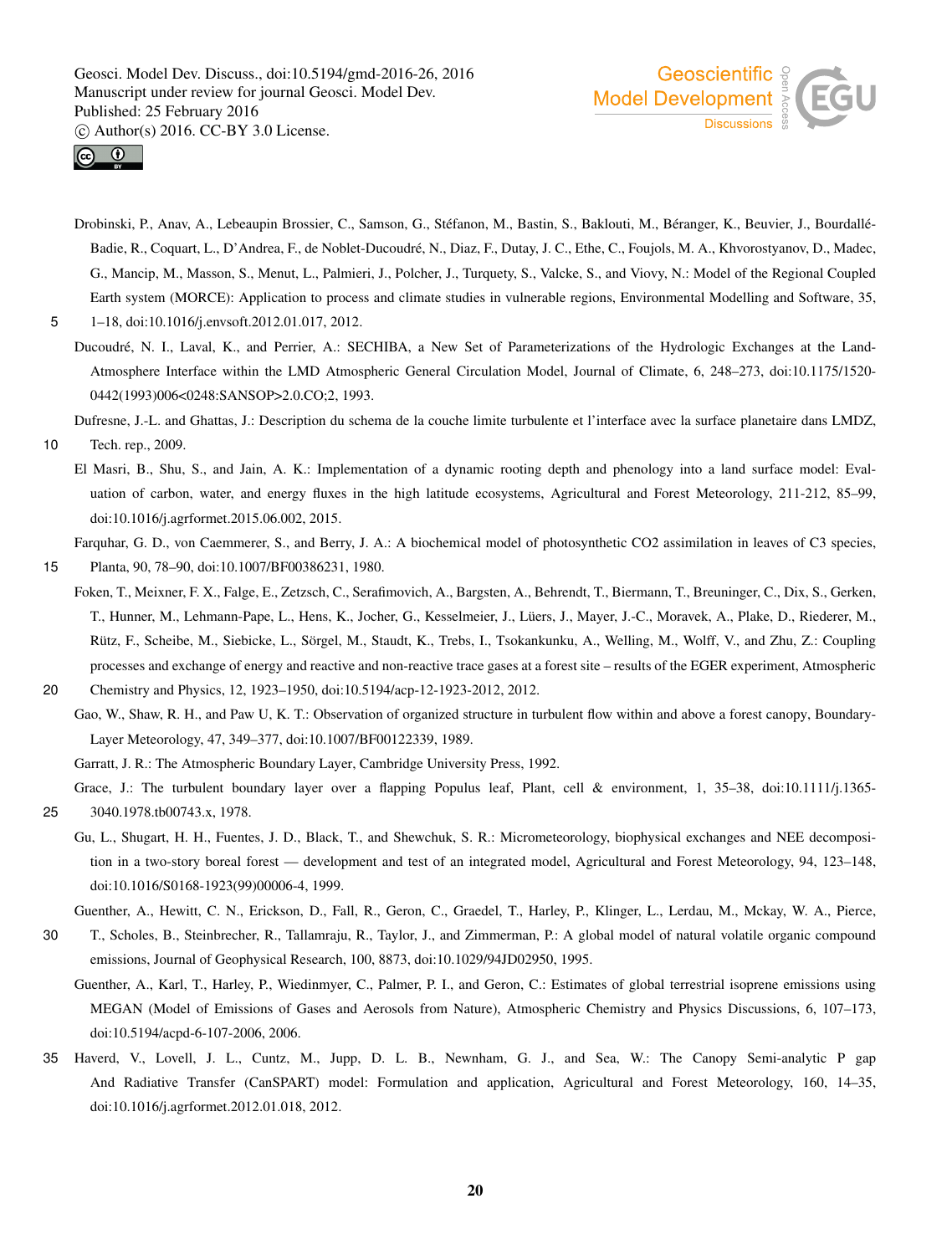



- He, Y., De Wekker, S. F., Fuentes, J. D., and D'Odorico, P.: Coupled land-atmosphere modeling of the effects of shrub encroachment on nighttime temperatures, Agricultural and Forest Meteorology, 151, 1690–1697, doi:10.1016/j.agrformet.2011.07.005, 2011.
- Hutley, L. B., O'Grady, A. P., and Eamus, D.: Evapotranspiration from eucalypt open-forest savanna of northern australia, Functional Ecology, 14, 183–194, doi:10.1046/j.1365-2435.2000.00416.x, 2000.
- 5 Jackson, R. B.: Trading Water for Carbon with Biological Carbon Sequestration, Science, 310, 1944–1947, doi:10.1126/science.1119282, 2005.
	- Jiménez, C., Prigent, C., Mueller, B., Seneviratne, S. I., McCabe, M. F., Wood, E. F., Rossow, W. B., Balsamo, G., Betts, a. K., Dirmeyer, P. a., Fisher, J. B., Jung, M., Kanamitsu, M., Reichle, R. H., Reichstein, M., Rodell, M., Sheffield, J., Tu, K., and Wang, K.: Global intercomparison of 12 land surface heat flux estimates, Journal of Geophysical Research: Atmospheres, 116, D02 102, doi:10.1029/2010JD014545,
- 10 2011.
	- Jordan, D. and Smith, W.: Energy balance analysis of nighttime leaf temperatures and frost formation in a subalpine environment, Agricultural and Forest Meteorology, 71, 359–372, doi:10.1016/0168-1923(94)90020-5, 1994.
	- Knohl, A., Schulze, E. D., Kolle, O., and Buchmann, N.: Large carbon uptake by an unmanaged 250-year-old deciduous forest in Central Germany, Agricultural and Forest Meteorology, 118, 151–167, doi:10.1016/S0168-1923(03)00115-1, 2003.
- 15 Krinner, G., Viovy, N., de Noblet-Ducoudré, N., Ogée, J., Polcher, J., Friedlingstein, P., Ciais, P., Sitch, S., and Prentice, I. C.: A dynamic global vegetation model for studies of the coupled atmosphere-biosphere system, Global Biogeochemical Cycles, 19, 1–33, doi:10.1029/2003GB002199, 2005.
	- Kuppel, S., Peylin, P., Maignan, F., Chevallier, F., Kiely, G., Montagnani, L., and Cescatti, A.: Model–data fusion across ecosystems: from multisite optimizations to global simulations, Geoscientific Model Development, 7, 2581–2597, doi:10.5194/gmd-7-2581-2014, 2014.
- 20 Kustas, W. P., Prueger, J. H., Hatfield, J. L., Ramalingam, K., and Hipps, L. E.: Variability in soil heat flux from a mesquite dune site, Agricultural and Forest Meteorology, 103, 249–264, doi:10.1016/S0168-1923(00)00131-3, 2000.
	- Laitat, E., Chermanne, B., and Portier, B.: Biomass , carbon and nitrogen allocation in open top chambers under ambient and elevated CO 2 and in a mixed forest stand A tentative approach for scaling up from the experiments of Vielsalm, in: Forest Ecosystem Modelling, Upscaling and Remote Sensing, pp. 33–59, Academic Publishing, 1998.
- 25 Launiainen, S., Vesala, T., Mölder, M., Mammarella, I., Smolander, S., Rannik, Ü., Kolari, P., Hari, P., Lindroth, A., and Katul, G. G.: Vertical variability and effect of stability on turbulence characteristics down to the floor of a pine forest, Tellus, Series B: Chemical and Physical Meteorology, 59, 919–936, doi:10.1111/j.1600-0889.2007.00313.x, 2007.
	- Launiainen, S., Katul, G. G., Lauren, A., and Kolari, P.: Coupling boreal forest CO2, H2O and energy flows by a vertically structured forest canopy – Soil model with separate bryophyte layer, Ecological Modelling, 312, 385–405, doi:10.1016/j.ecolmodel.2015.06.007, 2015.
- 30 Lovell, J., Haverd, V., Jupp, D., and Newnham, G.: The Canopy Semi-analytic Pgap And Radiative Transfer (CanSPART) model: Validation using ground based lidar, Agricultural and Forest Meteorology, 158-159, 1–12, doi:10.1016/j.agrformet.2012.01.020, 2012.
	- Lugo, A. E.: Visible and invisible effects of hurricanes on forest ecosystems: an international review, Austral Ecology, 33, 368–398, doi:10.1111/j.1442-9993.2008.01894.x, 2008.
	- MacBean, N., Maignan, F., Peylin, P., Bacour, C., Bréon, F.-M., and Ciais, P.: Using satellite data to improve the leaf phenology of a global ter-
- 35 restrial biosphere model, Biogeosciences, 12, 7185–7208, doi:10.5194/bg-12-7185-2015, http://www.biogeosciences.net/12/7185/2015/, 2015.
	- Maignan, F., Bréon, F.-M., Chevallier, F., Viovy, N., Ciais, P., Garrec, C., Trules, J., and Mancip, M.: Evaluation of a Global Vegetation Model using time series of satellite vegetation indices, doi:10.5194/gmd-4-1103-2011, 2011.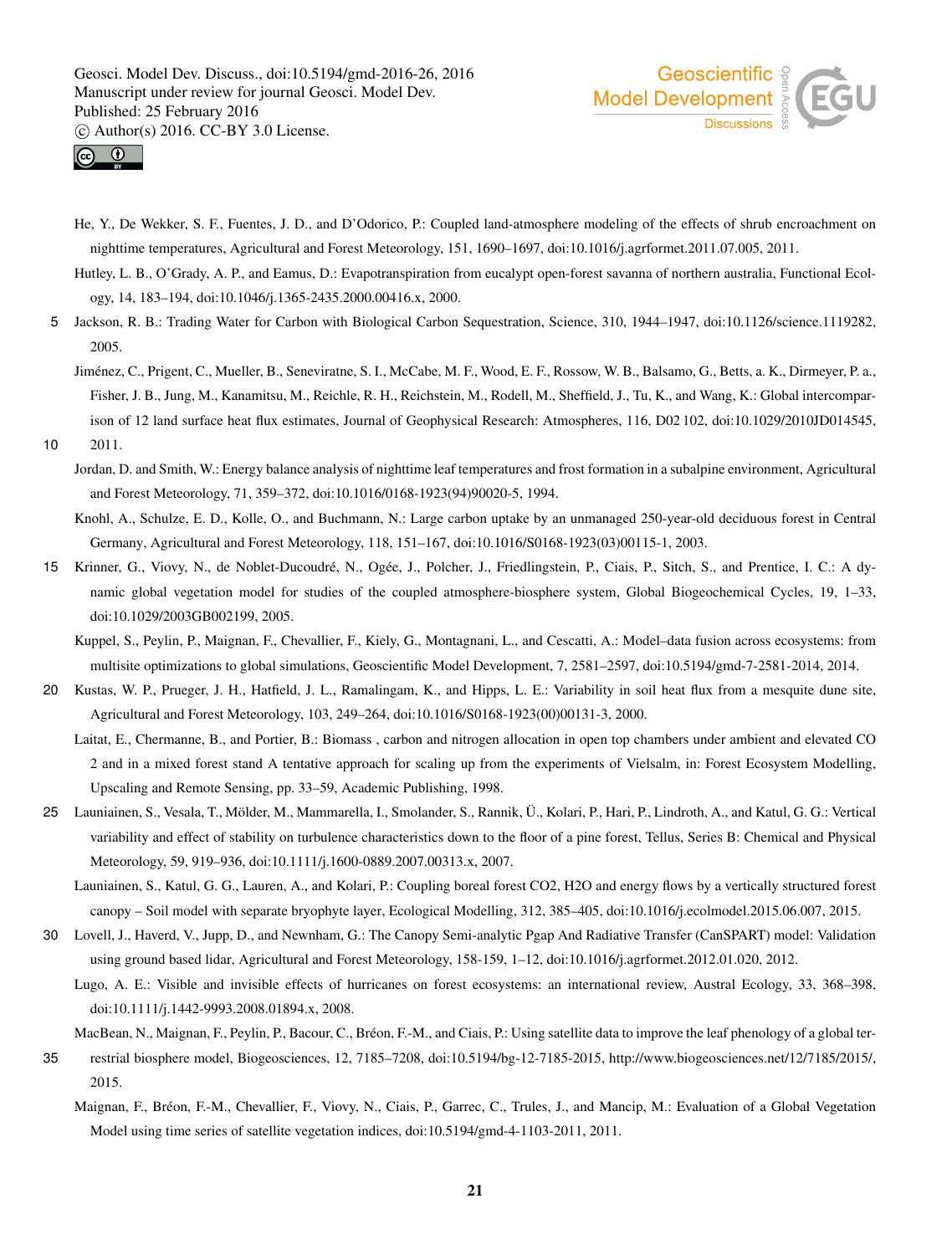



- Makar, P. A., Fuentes, J. D., Wang, D., Staebler, R. M., and Wiebe, H. A.: Chemical processing of biogenic hydrocarbons within and above a temperate deciduous forest, Journal of Geophysical Research, 104, 3581, doi:10.1029/1998JD100065, 1999.
- Massman, W. J. and Weil, J. C.: An analytical one-dimensional second-order closure model of turbulence statistics and the Lagrangian time scale within and above plant canopies of arbitrary structure, Boundary-Layer Meteorology, 91, 81–107, doi:10.1023/A:1001810204560, 5 1999.

Mayocchi, C. and Bristow, K.: Soil surface heat flux: some general questions and comments on measurements, Agricultural and Forest Meteorology, 75, 43–50, doi:10.1016/0168-1923(94)02198-S, 1995.

McGrath, M. J., Pinty, B., Ryder, J., Otto, J., and Luyssaert, S.: A multilevel canopy radiative transfer scheme based on a domainaveraged structure factor.

10 McNaughton, K. G. and Van Den Hurk, B. J. J. M.: A 'Lagrangian' revision of the resistors in the two-layer model for calculating the energy budget of a plant canopy, Boundary-Layer Meteorology, 74, 261–288, doi:10.1007/BF00712121, 1995.

Moors, E. J.: Water Use of Forests in the Netherlands, Ph.D. thesis, Wageningen, 2012.

Naudts, K., Ryder, J., McGrath, M. J., Otto, J., Chen, Y., Valade, A., Bellasen, V., Berhongaray, G., Bönisch, G., Campioli, M., Ghattas, J., De Groote, T., Haverd, V., Kattge, J., MacBean, N., Maignan, F., Merilä, P., Penuelas, J., Peylin, P., Pinty, B., Pretzsch, H., Schulze, E. D.,

- 15 Solyga, D., Vuichard, N., Yan, Y., and Luyssaert, S.: A vertically discretised canopy description for ORCHIDEE (SVN r2290) and the modifications to the energy, water and carbon fluxes, Geoscientific Model Development, 8, 2035–2065, doi:10.5194/gmd-8-2035-2015, 2015.
	- Ogée, J., Brunet, Y., Loustau, D., Berbigier, P., and Delzon, S.: MuSICA, a CO2, water and energy multilayer, multileaf pine forest model: Evaluation from hourly to yearly time scales and sensitivity analysis, Global Change Biology, 9, 697–717, doi:10.1046/j.1365-

20 2486.2003.00628.x, 2003.

Pinty, B., Lavergne, T., Dickinson, R. E., Widlowski, J. L., Gobron, N., and Verstraete, M. M.: Simplifying the interaction of land surfaces with radiation for relating remote sensing products to climate models, Journal of Geophysical Research: Atmospheres, 111, D02 116, doi:10.1029/2005JD005952, 2006.

Pitman, A. J.: The evolution of, and revolution in, land surface schemes designed for climate models, International Journal of Climatology,

25 23, 479–510, doi:10.1002/joc.893, 2003.

- Pitman, A. J., De Noblet-Ducoudré, N., Cruz, F. T., Davin, E. L., Bonan, G. B., Brovkin, V., Claussen, M., Delire, C., Ganzeveld, L., Gayler, V., Van Den Hurk, B. J. J. M., Lawrence, P. J., Van Der Molen, M. K., Müller, C., Reick, C. H., Seneviratne, S. I., Strengen, B. J., and Voldoire, A.: Uncertainties in climate responses to past land cover change: First results from the LUCID intercomparison study, Geophysical Research Letters, 36, doi:10.1029/2009GL039076, 2009.
- 30 Porte, A., Bosc, A., Champion, I., and Loustau, D.: Estimating the foliage area of Maritime pine ( Pinus pinaster Ait.) branches and crowns with application to modelling the foliage area distribution in the crown, Annals of Forest Science, 57, 73–86, doi:10.1051/forest:2000110, 2000.
	- Prihodko, L., Denning, A., Hanan, N., Baker, I., and Davis, K.: Sensitivity, uncertainty and time dependence of parameters in a complex land surface model, Agricultural and Forest Meteorology, 148, 268–287, doi:10.1016/j.agrformet.2007.08.006, 2008.
- 35 Raupach, M. R.: Applying Lagrangian Fluid-Mechanics To Infer Scalar Source Distribution Concentration Profiles in Plant Canopies, Agricultural and Forest Meteorology, 47, 85–108, 1989.
	- Raupach, M. R.: Vegetation-atmosphere interaction in homogeneous and heterogeneous terrain: some implications of mixed-layer dynamics, Vegetatio, 91, 105–120, doi:10.1007/BF00036051, 1991.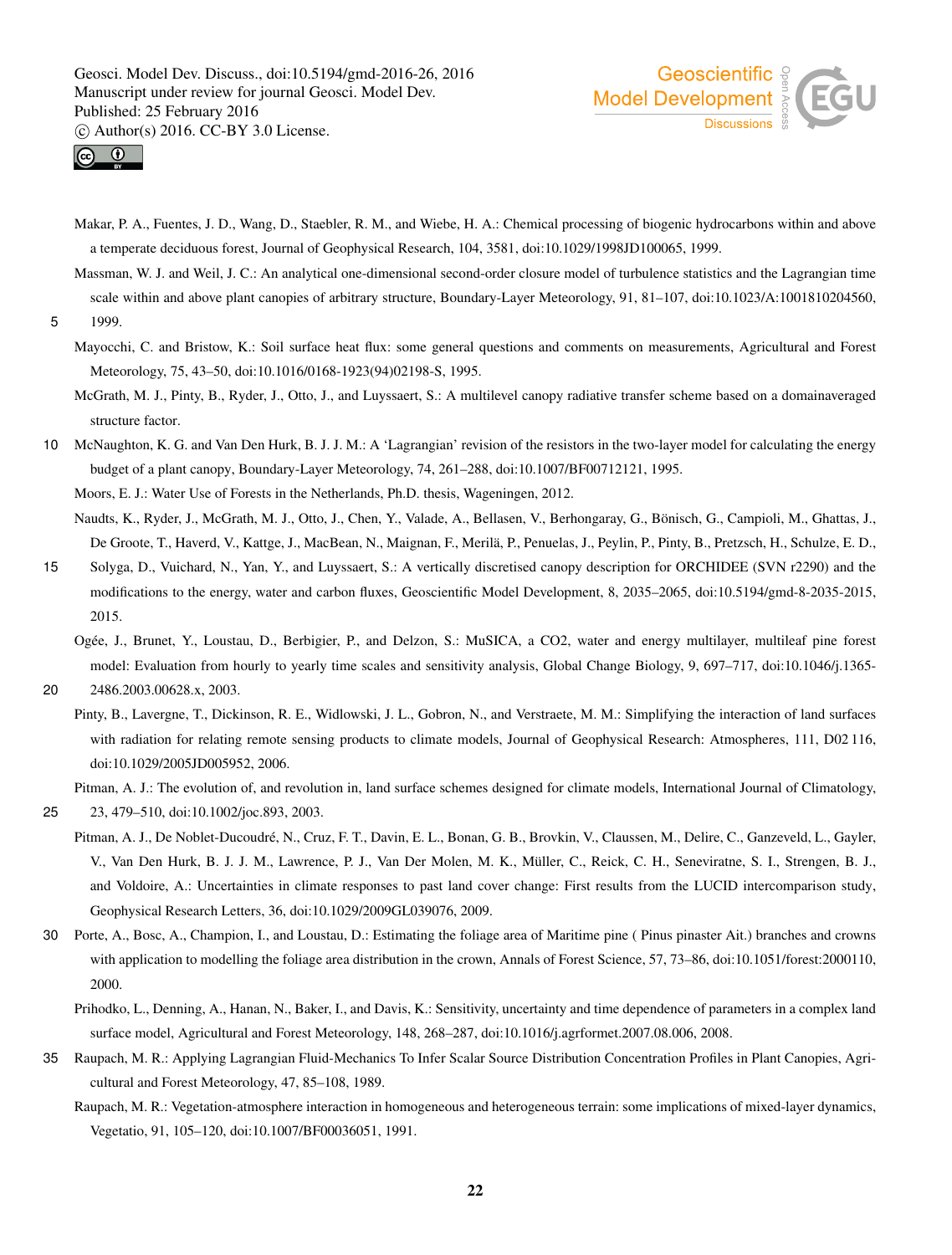



Raupach, M. R., Finnigan, J. J., and Brunei, Y.: Coherent eddies and turbulence in vegetation canopies: The mixing-layer analogy, Boundary-Layer Meteorology, 78, 351–382, doi:10.1007/BF00120941, 1996.

Richardson, A. D., Hollinger, D. Y., Burba, G. G., Davis, K. J., Flanagan, L. B., Katul, G. G., William Munger, J., Ricciuto, D. M., Stoy, P. C., Suyker, A. E., Verma, S. B., and Wofsy, S. C.: A multi-site analysis of random error in tower-based measurements of carbon and

5 energy fluxes, Agricultural and Forest Meteorology, 136, 1–18, doi:10.1016/j.agrformet.2006.01.007, 2006.

Ryder, J., Polcher, J., Peylin, P., Ottlé, C., Chen, Y., van Gorsel, E., Haverd, V., McGrath, M. J., Naudts, K., Otto, J., Valade, A., and Luyssaert, S.: A multi-layer land surface energy budget model for implicit coupling with global atmospheric simulations, Geoscientific Model Development, 9, 223–245, doi:10.5194/gmd-9-223-2016, 2016.

Scheffers, B. R., Phillips, B. L., Laurance, W. F., Sodhi, N. S., Diesmos, A., and Williams, S. E.: Increasing arboreality with al-10 titude: a novel biogeographic dimension, Proceedings of the Royal Society B: Biological Sciences, 280, 20131 581–20131 581,

doi:10.1098/rspb.2013.1581, 2013.

Seidl, R., Fernandes, P. M., Fonseca, T. F., Gillet, F., Jönsson, A. M., Merganičová, K., Netherer, S., Arpaci, A., Bontemps, J.-D., Bugmann, H., González-Olabarria, J. R., Lasch, P., Meredieu, C., Moreira, F., Schelhaas, M.-J., and Mohren, F.: Modelling natural disturbances in forest ecosystems: a review, Ecological Modelling, 222, 903–924, doi:10.1016/j.ecolmodel.2010.09.040, 2011.

15 Sellers, P. J., Los, S. O., Tucker, C. J., Justice, C. O., Dazlich, D. A., Collatz, G. J., and Randall, D. A.: A revised land surface parameterization (SiB2) for atmospheric GCMs. Part II: The generation of global fields of terrestrial biophysical parameters from satellite data, doi:10.1175/1520-0442(1996)009<0706:ARLSPF>2.0.CO;2, 1996.

Staudt, K., Serafimovich, A., Siebicke, L., Pyles, R. D., and Falge, E.: Vertical structure of evapotranspiration at a forest site (a case study), Agricultural and Forest Meteorology, 151, 709–729, doi:10.1016/j.agrformet.2010.10.009, 2011.

- 20 Stöckli, R. and Vidale, P. L.: Modeling diurnal to seasonal water and heat exchanges at European Fluxnet sites, Theoretical and Applied Climatology, 80, 229–243, doi:10.1007/s00704-004-0102-3, 2005.
	- Stroud, C., Makar, P., Karl, T., Guenther, A., Geron, C., Turnipseed, A., Nemitz, E., Baker, B., Potosnak, M., and Fuentes, J. D.: Role of canopy-scale photochemistry in modifying biogenic-atmosphere exchange of reactive terpene species: Results from the CELTIC field study, Journal of Geophysical Research D: Atmospheres, 110, 149–162, doi:10.1029/2005JD005775, 2005.
- 25 Taylor, K. E.: Summarizing multiple aspects of model performance in a single diagram, Journal of Geophysical Research, 106, 7183, doi:10.1029/2000JD900719, 2001.

Thomas, C. and Foken, T.: Flux contribution of coherent structures and its implications for the exchange of energy and matter in a tall spruce canopy, Boundary-Layer Meteorology, 123, 317–337, doi:10.1007/s10546-006-9144-7, 2007.

Vuichard, N. and Papale, D.: Filling the gaps in meteorological continuous data measured at FLUXNET sites with ERA-Interim reanalysis,

- 30 Earth System Science Data, 7, 157–171, doi:10.5194/essd-7-157-2015, 2015. Wild, M.: How weil do IPCC-AR4/CMIP3 climate models simulate global dimming/brightening and twentieth-century daytime and nighttime warming?, Journal of Geophysical Research: Atmospheres, 114, 1–10, doi:10.1029/2008JD011372, 2009.
	- Wohlfahrt, G. and Cernusca, A.: Momentum transfer by a mountain meadow canopy: A simulation analysis based on Massman's (1997) model, Boundary-Layer Meteorology, 103, 391–407, doi:10.1023/A:1014960912763, 2002.
- 35 Wolfe, G. M., Thornton, J. a., Bouvier-Brown, N. C., Goldstein, a. H., Park, J. H., McKay, M., Matross, D. M., Mao, J., Brune, W. H., LaFranchi, B. W., Browne, E. C., Min, K. E., Wooldridge, P. J., Cohen, R. C., Crounse, J. D., Faloona, I. C., Gilman, J. B., Kuster, W. C., De Gouw, J. a., Huisman, a., and Keutsch, F. N.: The chemistry of atmosphere-forest exchange (CAFE) model-part 2: Application to BEARPEX-2007 observations, Atmospheric Chemistry and Physics, 11, 1269–1294, doi:10.5194/acp-11-1269-2011, 2011.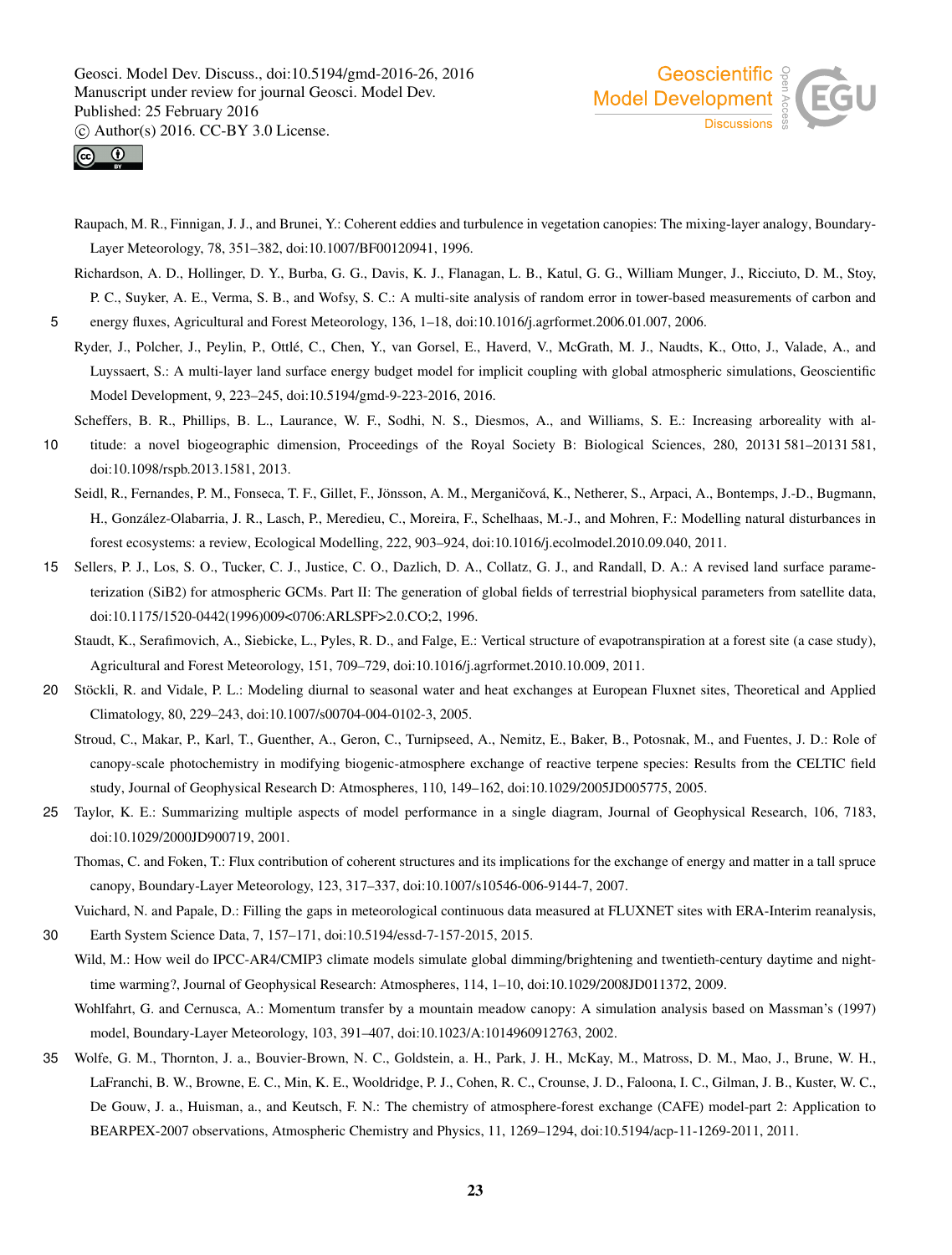



- Yin, X. and Struik, P. C.: C3 and C4 photosynthesis models: An overview from the perspective of crop modelling, NJAS Wageningen Journal of Life Sciences, 57, 27–38, doi:10.1016/j.njas.2009.07.001, 2009.
- Yue, C., Ciais, P., Cadule, P., Thonicke, K., Archibald, S., Poulter, B., Hao, W. M., Hantson, S., Mouillot, F., Friedlingstein, P., Maignan, F., and Viovy, N.: Modelling the role of fires in the terrestrial carbon balance by incorporating SPITFIRE into the global vegetation model
- 5 ORCHIDEE Part 1: simulating historical global burned area and fire regimes, Geoscientific Model Development, 7, 2747–2767, doi:Doi 10.5194/Gmd-7-2747-2014, 2014.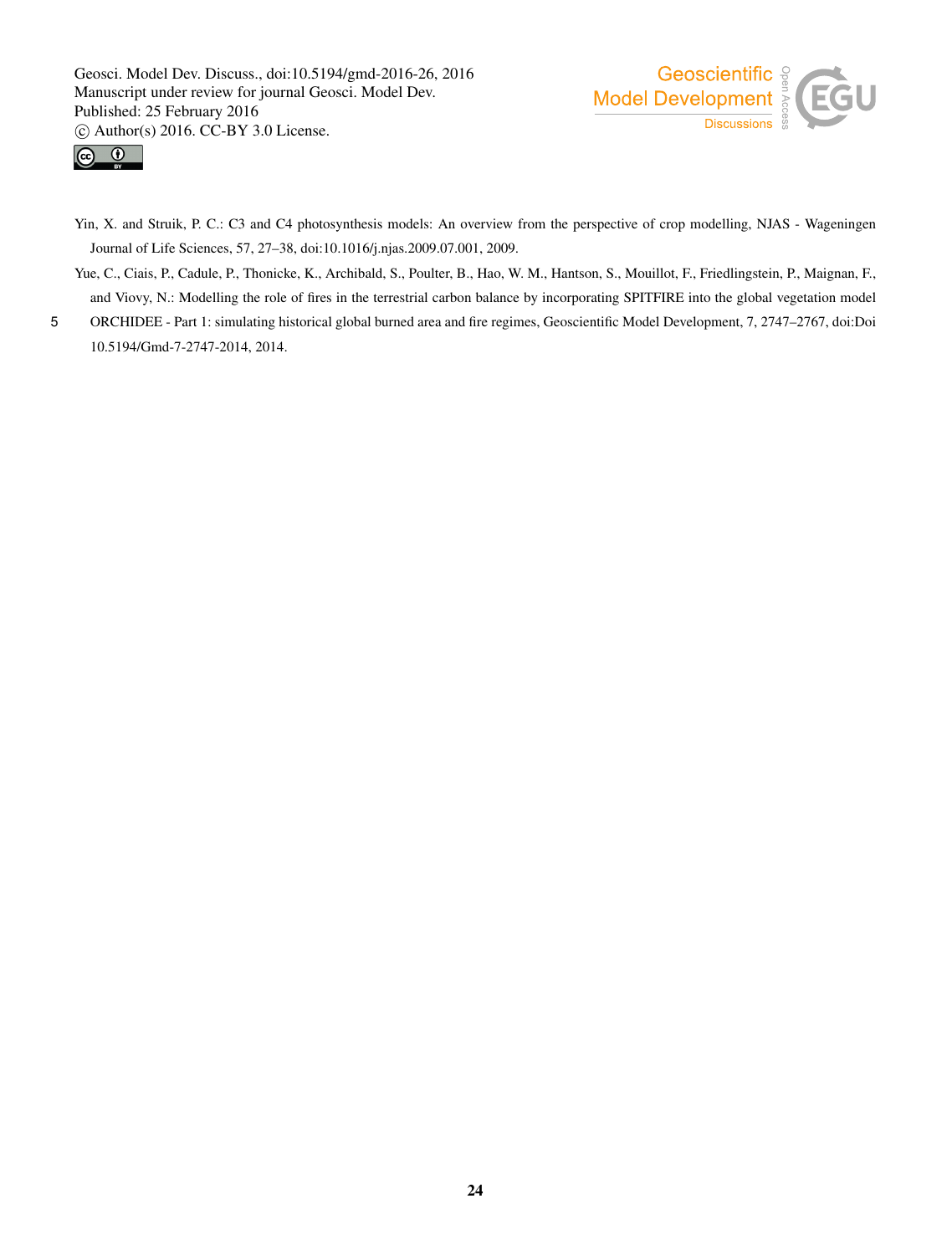





Figure 1. Weighting functions for eddy diffusivity and surface conductance. (A) weighting function for the eddy diffusivity  $(k)$  within the air column (Eq. 3). The weighting is a function of the friction velocity  $(u_*)$  and was optimized by tuning the parameters  $a_6$  and  $a_7$ . Three different parameter sets show the response of the weighting function to different parameter values. (B) The weighting function for the surface conductance is a function of the vegetation cover (Eq. 7). This weighting function was optimized by tuning the parameters  $a_8$  to  $a_{10}$ . The example has the following parameter values:  $a_8=10.0$ ,  $a_9=0.5$ ,  $a_{10}=1.0$  and shows the seasonal cycle of the weights which will be used to scale  $k_{surf}$ . Values to the left of the deflection point show the effect of an increasing/decreasing overstory cover with an increasing/decreasing temperature in spring/autumn. In spring and autumn understory growth and thus its contribution to evapotranspiration, was assumed to be temperature limited. Values right of the deflection point  $(a_9=0.5)$  show the dependency of the evapotranspiration on the soil surface layer on the overstory canopy cover when air temperature is no longer limiting understory growth.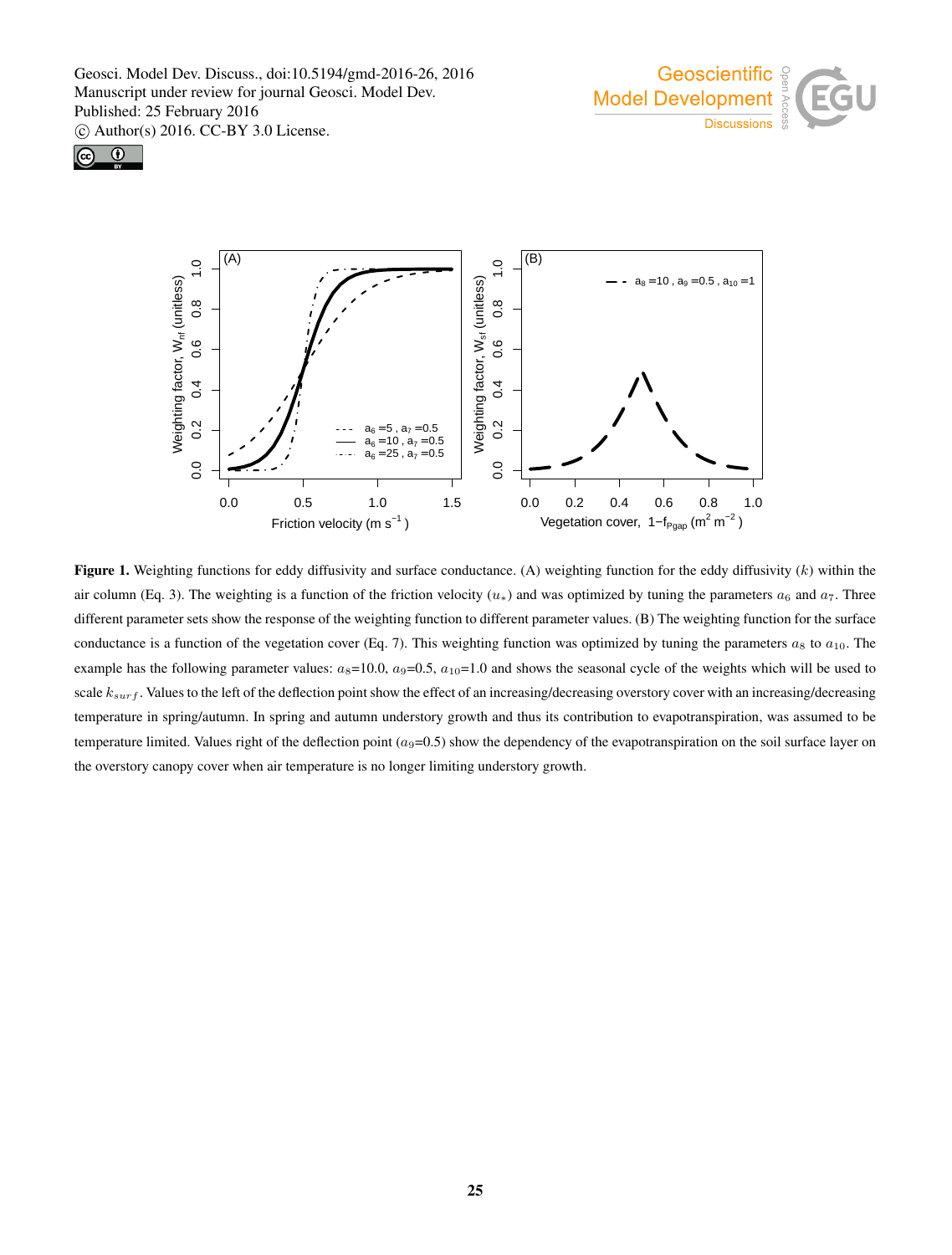





Figure 2. Vertical  $LAI$  profile for maximal total  $LAI$ . The  $LAI$  was discretized in ten evenly-spaced layers and the canopy height was normalized. The canopies of FI-Hyy, DE-Bay, DE-Hai and BE-Vie were considered dense (Overstory  $LAI > 3.0$ ) whereas the canopies of FR-LBr, NL-Loo, CA-Oas and AU-Tum were considered sparse (Overstory  $LAI \leq 3.0$ ).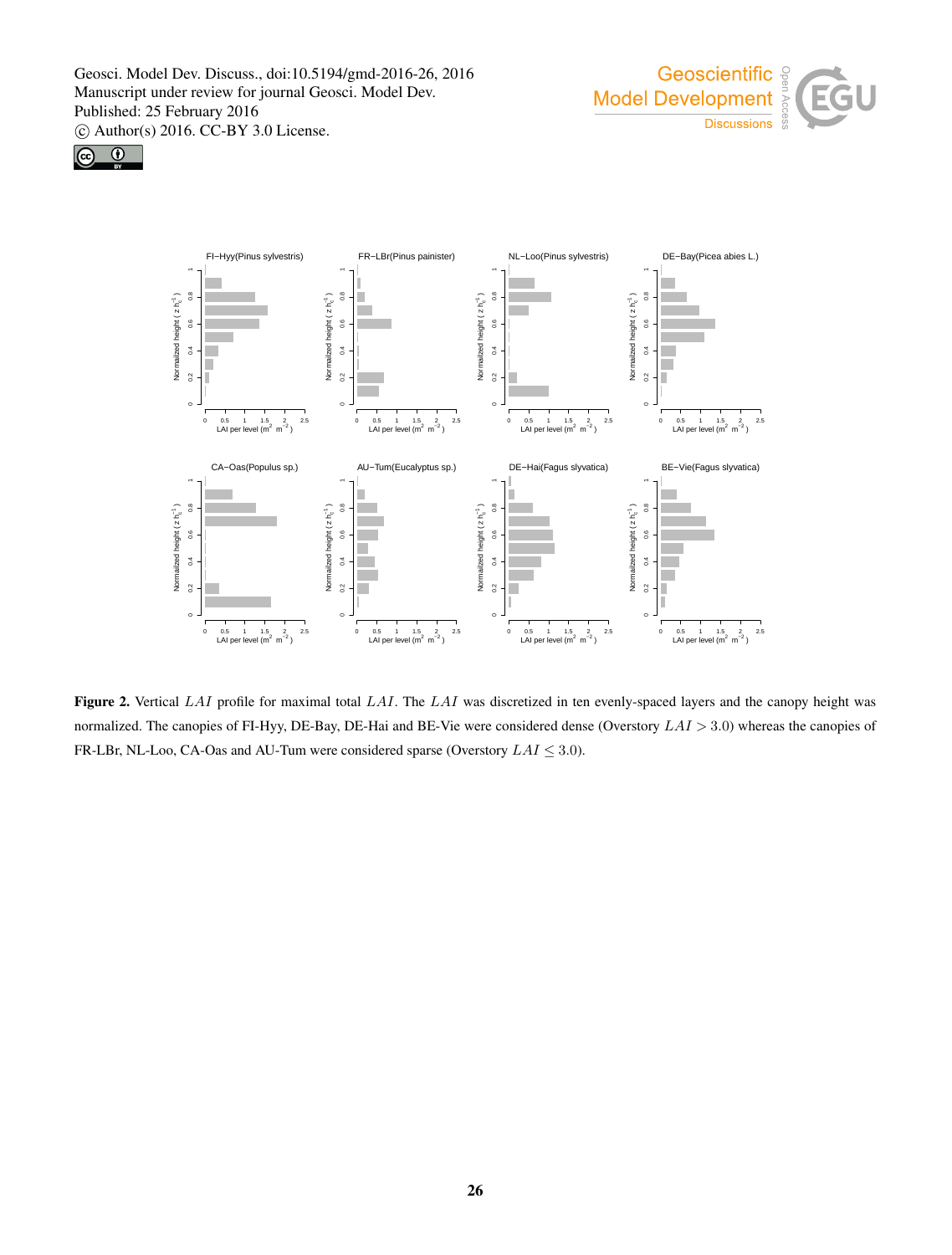





**Figure 3.** Inter-annual and diurnal performance for both dense and sparse forest types, expressed as Taylor skill score  $(S_T)$ , of the single-layer energy budget scheme. Taylor skill score was calculated for each component in the energy budget. Simulations made use of the single-layer energy budget scheme in ORCHIDEE-CAN according to the settings described for experiment 1 (EXP1). Taylor skill scores were aggregated according to canopy density (dense vs. sparse). A value of 1.0 of  $S_T$  indicates that model simulations perfectly matches the observations, values lower than 0.5 imply that the model has poor predictive ability.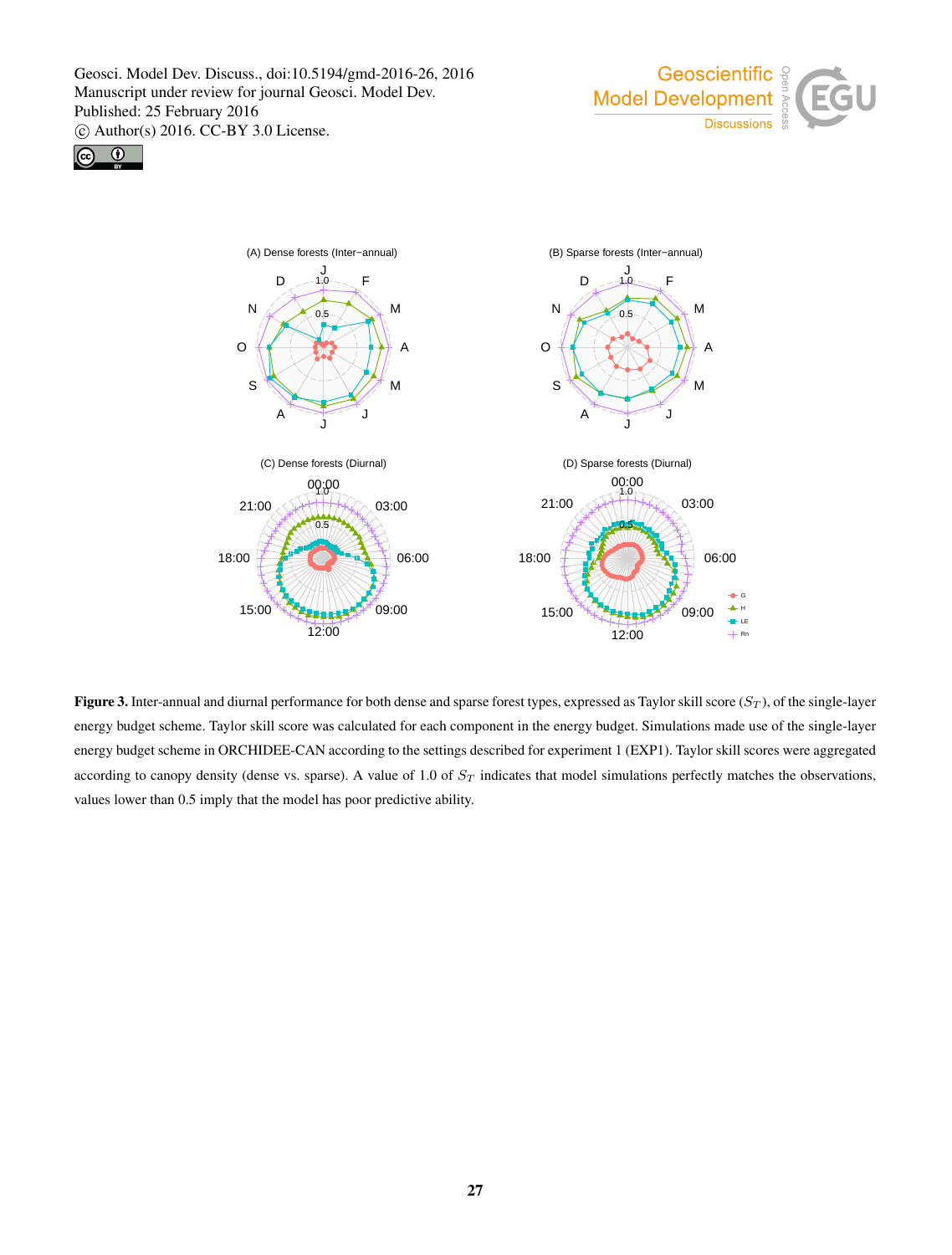





Figure 4. Inter-annual and diurnal performance for both dense and sparse forest types, expressed as Taylor skill score  $(S_T)$ , of the multi-layer energy budget scheme. Taylor skill score was calculated for each component in the energy budget. Simulations made use of the multi-layer energy budget scheme in ORCHIDEE-CAN according to the settings described for experiment 3 (EXP3). Taylor skill scores were aggregated according to canopy density (dense vs. sparse). A value of 1.0 of  $S_T$  indicates that model simulations perfectly matches the observations, values lower than 0.5 imply that the model has poor predictive ability.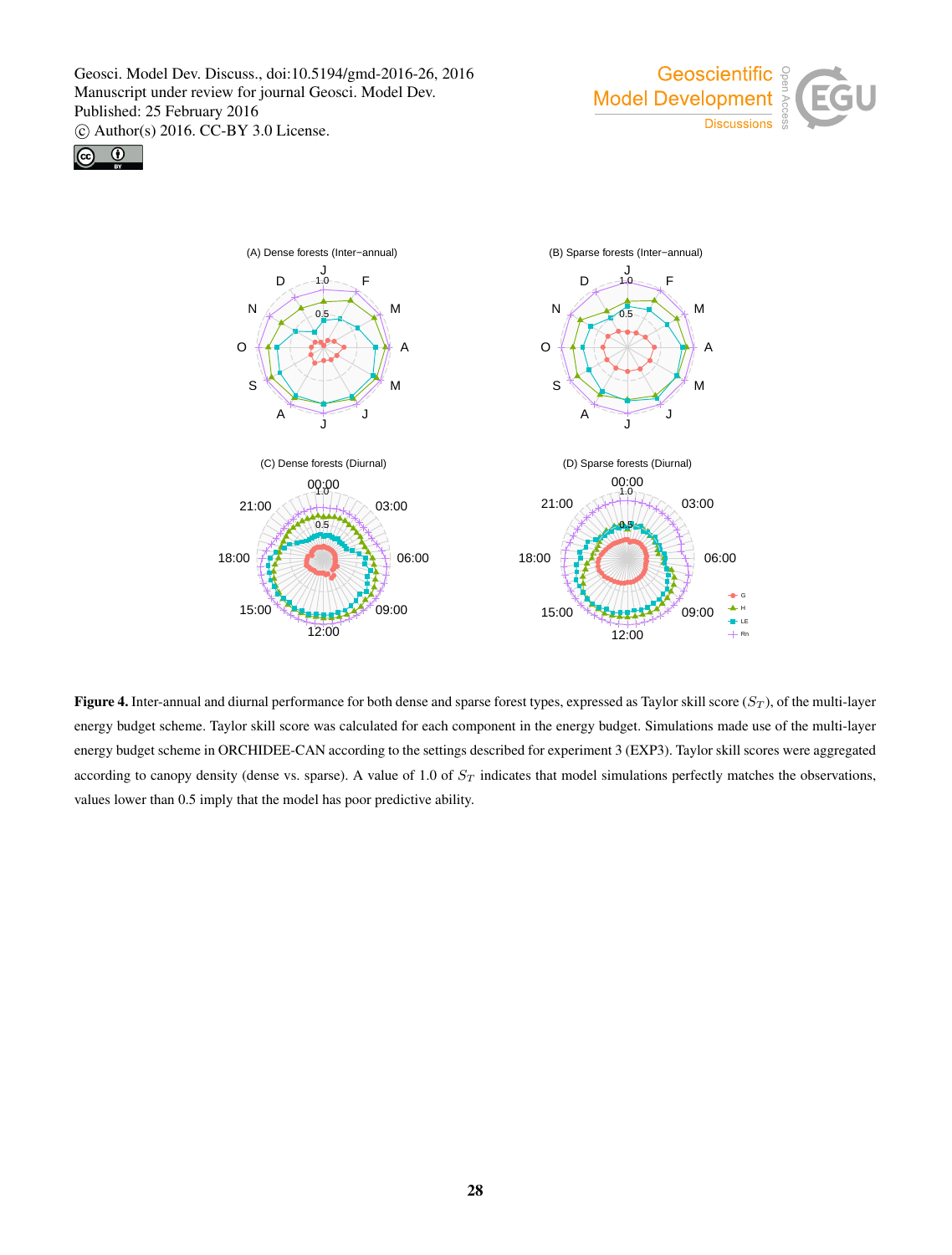





Figure 5. Change of model performance, expressed as Taylor skill score, with increasing experimental complexity for both the single-layer and multi-layer energy budget schemes for all eight study sites. EXP1: single-layer scheme with a prescribed LAI profile; EXP2: single-layer scheme with a simulated  $LAI$  profile; EXP3: multi-layer scheme with a prescribed  $LAI$  profile; EXP4: multi-layer scheme with a simulated LAI profile.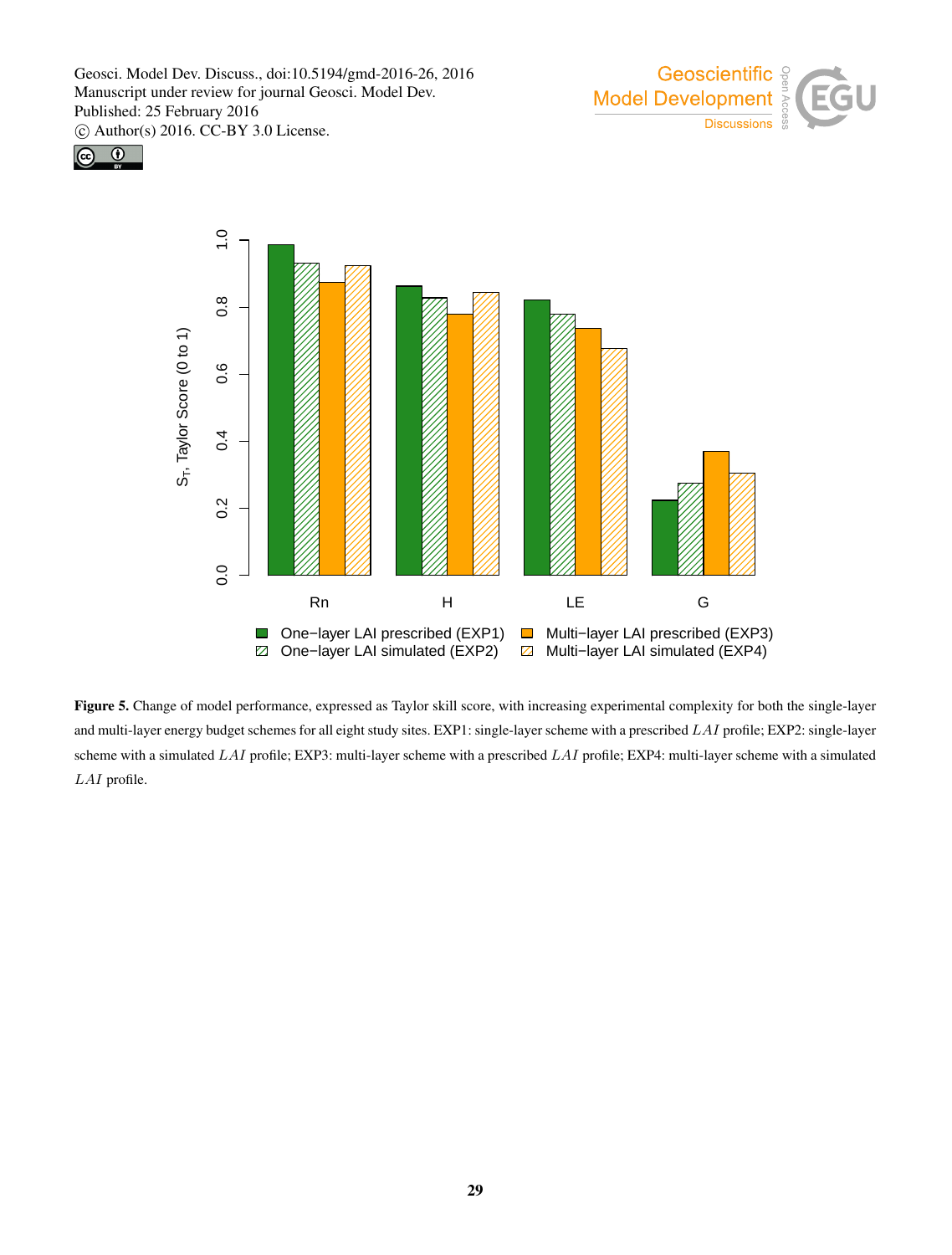





Figure 6. Effect of understory phenology on the vertical profile of the latent and sensible heat fluxes at FR-LBr site. (A) Simulated latent heat flux assuming that the interface between the soil and the lowest atmospheric layer behaves as a bare soil (dotted line), a fully vegetated surface (dashed line) or a partly vegetated, partly bare surface where the ratio between bare soil and vegetated soil depends on the understory phenology (full line). The observed profile is shown as black dots where the error bars denote the 5-day temporal variance (B) Simulated sensible heat flux assuming that the interface between the soil and the lowest atmospheric layer behaves as a bare soil (dotted line), a fully vegetated surface (dashed line) or depends on the understory phenology (full line). The observed profile is shown as black dots where the error bars denote the 5-day temporal variance.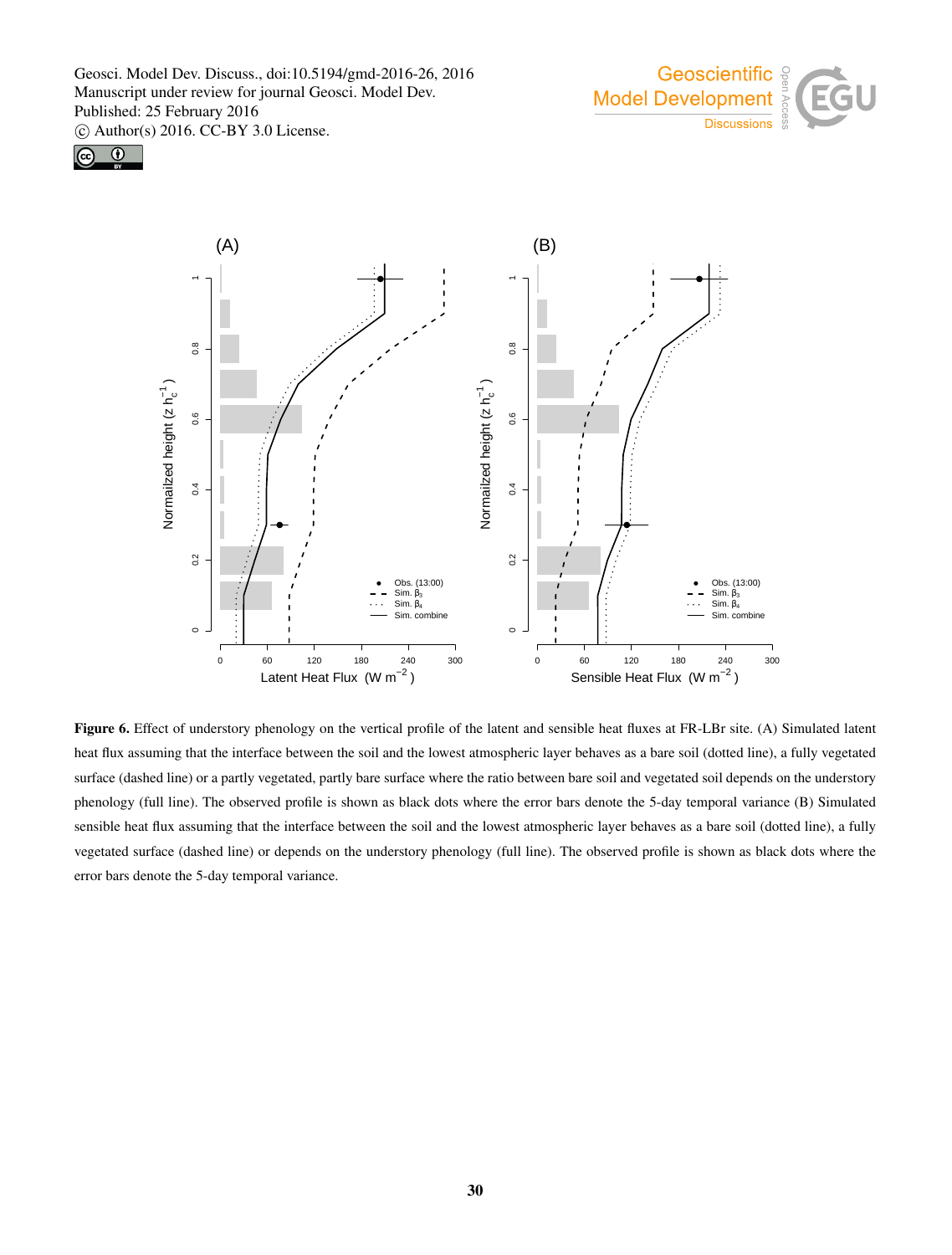





Table 1. Symbolic notation used throughout the manuscript

| symbol                    | description                                                            | unit                                      |
|---------------------------|------------------------------------------------------------------------|-------------------------------------------|
| $a_1, a_2, a_3, a_4, a_5$ | tuning coefficients for $C_{Deff}$                                     | unitless                                  |
| $a_6$                     | factor ceiling of the slope                                            | unitless                                  |
| $a_7$                     | critical friction velocity in the middle point of the S-shape function | unitless                                  |
| $a_8$                     | factor to constrain the S-shape function                               | unitless                                  |
| $a_9$                     | threshold for vegetation cover                                         | unitless                                  |
| $a_{10}$                  | linear weighting factor                                                | unitless                                  |
| $\overline{A}$            | assimilation rate                                                      | $\mu$ mol m <sup>-2</sup> s <sup>-1</sup> |
| $C_{Deff}$                | effective drag coefficient                                             | unitless                                  |
| $C_S$                     | concentration of CO <sub>2</sub> at leaf surface                       | ppm                                       |
| $C_{D,i}$                 | vertically discretised estimate for canopy drag coefficient            | unitless                                  |
| $D_{h,air}$               | heat diffusivity of air                                                | $\rm cm^2\,s^{-1}$                        |
| $D_{h,H_2O}$              | heat diffusivity of water vapour                                       | $\mathrm{cm}^2\,\mathrm{s}^{-1}$          |
| $d_l$                     | characteristic leaf length                                             | m                                         |
| $f_{Pgap}$                | over-story gap probability from P gap fraction                         | $m^2 m^{-2}$                              |
| 90                        | residual stomatal conductance if the irradiance approaches zero        | $\mathrm{m}\,\mathrm{s}^{-1}$             |
| $h_s$                     | relative humidity at leaf surface                                      | %                                         |
| $h_c$                     | canopy height                                                          | m                                         |
| $k_i$                     | diffusivity for level $i$                                              | $m^2 s^{-1}$                              |
| $k_i^*$                   | modified diffusivity for level $i$                                     | $\mathrm{m}^2\,\mathrm{s}^{-1}$           |
| $k_{surf}$                | conductance for the surface-atmosphere interface                       | $\mathrm{m\,s}^{-1}$                      |
| $LAI_i$                   | leaf area index at level $i$                                           | $m^2 m^{-2}$                              |
| Nu                        | Nusselt number                                                         | unitless                                  |
| $P_{m,i}$                 | momentum shielding factor                                              | unitless                                  |
| PAI                       | plant area index                                                       | $\rm m^2\,m^{-2}$                         |
| $\boldsymbol{R}$          | correlation coefficient between the simulation and the observation     | unitless                                  |
| $R_0$                     | maximum correlation coefficient                                        | unitless                                  |
| $R_{b,i}$                 | boundary layer resistance at level $i$ for heat                        | $\mathrm{s\,m}^{-1}$                      |
| $R'_{b,i}$                | boundary layer resistance at level $i$ for water vapour                | s <sub>m</sub>                            |
| $R_{s,i}$                 | stomatal resistance at level i                                         | $\mathrm{s\,m}^{-1}$                      |
| Re                        | Reynold's number                                                       | unitless                                  |
| SLA                       | specific leaf area                                                     | $m^2 g^{-1}$                              |
| $S_T$                     | Taylor skill score                                                     | unitless                                  |
| $\overline{T}_a$          | mean air temperature during the last 21 days                           | Κ                                         |
| $T_L$                     | Lagrangian timescale                                                   | S                                         |
| $u_{\ast}$                | friction velocity                                                      | ${\rm m\,s}^{-1}$                         |
| $u_i$                     | velocity at level $i$                                                  | $\mathrm{m\,s}^{-1}$                      |
| $V_{cmax}$                | carboxylation capacity<br>31                                           | $\mu$ mol m <sup>-2</sup> s <sup>-1</sup> |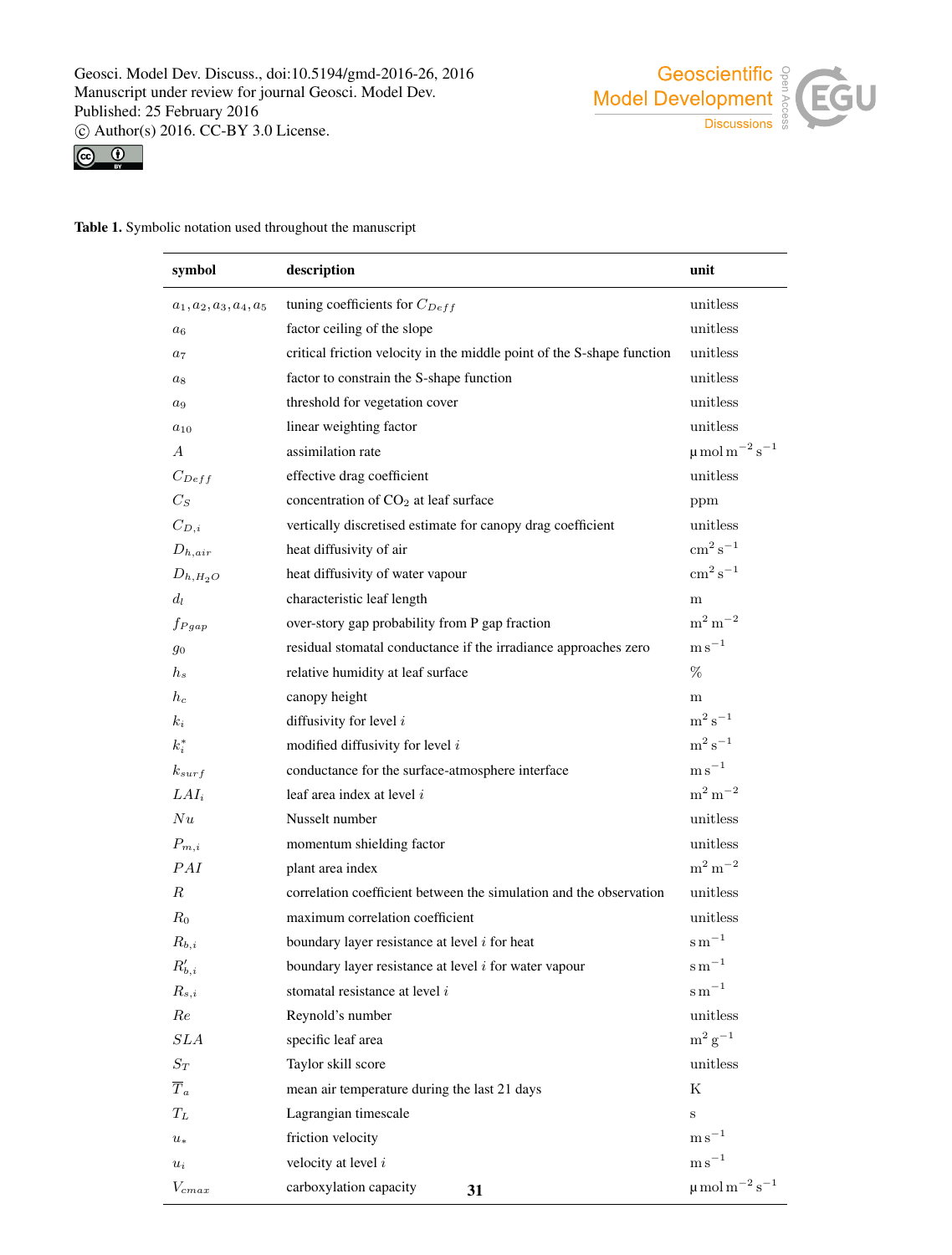



Table 1. Continuation of Table 1

| symbol           | description                                                                 | unit                          |
|------------------|-----------------------------------------------------------------------------|-------------------------------|
| $W_{hr}$         | weighting parameter for boundary layer resistance                           | unitless                      |
| $W_{n,f}$        | near-field weighting factor                                                 | unitless                      |
| $W_{sf}$         | weighting parameter for atmosphere-surface conductance                      | unitless                      |
| $W_{sr}$         | linear reduction parameter for stomatal resistance                          | unitless                      |
| $\beta_3$        | fraction of potential plant transpiration realized                          | unitless                      |
| $\beta_4$        | fraction of soil evaporation realized                                       | unitless                      |
| $\mu$            | kinematic viscosity of air                                                  | $\rm cm^2\,s^{-1}$            |
| $\hat{\sigma}_f$ | ratio of the variance of the simulations over the variances of observations | unitless                      |
| $\sigma_w$       | standard deviation in vertical velocity                                     | $\mathrm{m}\,\mathrm{s}^{-1}$ |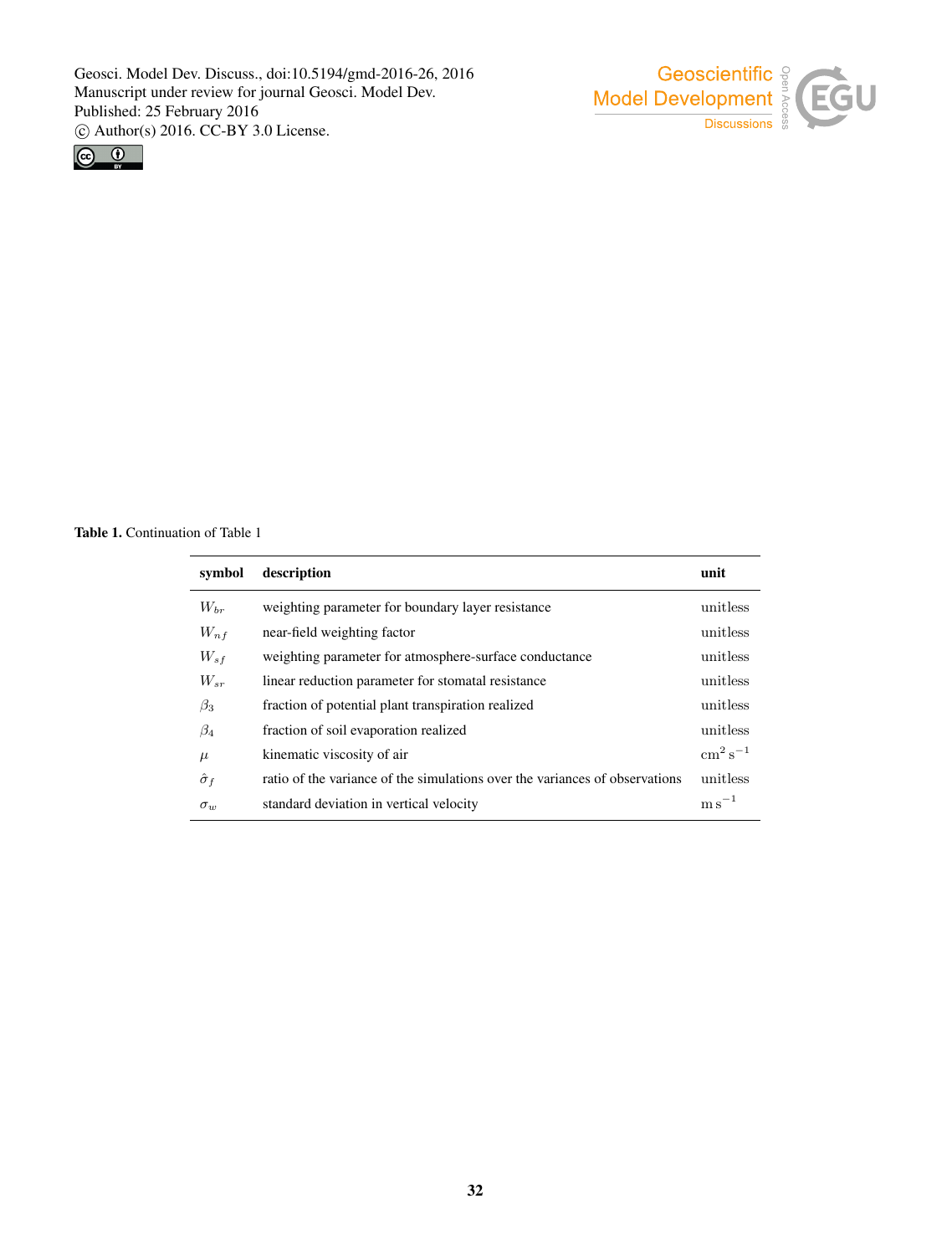Geosci. Model Dev. Discuss., doi:10.5194/gmd-2016-26, 2016 Manuscript under review for journal Geosci. Model Dev. Published: 25 February 2016

 $\overline{c}$  Author(s) 2016. CC-BY 3.0 License.<br> $\overline{c}$ 



\*\*: LE profile was available for 2007 and 2008 period but not 2011, and Rn profile was partly available in 2007

\*\*: LE profile was available for 2007 and 2008 period but not 2011, and Rn profile was partly available in 2007

Table 2. Stand structure and data availability of the experimental sites. The maximum observed leaf area (LAI; m<sup>2</sup> m<sup>-2</sup>) of the overstory and understory LAI

Table 2. Stand structure and data availability of the experimental sites. The maximum observed leaf area (LAI; m<sup>2</sup> m<sup>-2</sup>) of the overstory and understory LAI

(all-sided) are reported separately. Height of the overstory is expressed in m. U denotes wind speed,  $T_a$  denotes atmospheric temperature and  $q_a$  denotes atmospheric  $U$  denotes wind speed,

 $T_a$  denotes atmospheric temperature and  $q_a$  denotes atmospheric

(all-sided) are reported separately. Height of the overstory is expressed in m.

|                          | - indicates that no profile measurements were available.   |                                                    |                                         |                                                 |                       |                                                  |                          |                                                   |
|--------------------------|------------------------------------------------------------|----------------------------------------------------|-----------------------------------------|-------------------------------------------------|-----------------------|--------------------------------------------------|--------------------------|---------------------------------------------------|
| Site Code                | FI-Hyy                                                     | LBr<br>FR-                                         | NL-L <sub>00</sub>                      | DE-Bay                                          | $CA-Oas$              | AU-Tum                                           | DE-Hai                   | <b>BE-Vie</b>                                     |
| Species                  | Pinus sylvestris                                           | Pinus pinaster                                     | Pinus sylvestris                        | Picea abies                                     | Populus sp.           | Eucalyptus sp.                                   | Fagus sylvatica          | sylvatica*<br>Fagus                               |
| Leaf type                | Needleleaved                                               | Needleleaved                                       | Needleleaved                            | Needleleaved                                    | <b>Broadleaved</b>    | Broadleaved                                      | <b>Broadleaved</b>       | <b>Broadleaved</b>                                |
| Growth form              | Evergreen                                                  | Evergreen                                          | Evergreen                               | Evergreen                                       | Deciduous             | Evergreen                                        | Deciduous                | Mixed                                             |
| ORCHIDEE                 | $\overline{18}$                                            |                                                    | $\circ$                                 | $\overline{ }$                                  | $\Omega$              | $\overline{15}$                                  | 13                       | $\overline{13}$                                   |
| PFT                      |                                                            |                                                    |                                         |                                                 |                       |                                                  |                          |                                                   |
| Overstory<br>LAI         | 6.5                                                        | 2.0                                                | 1.9                                     | 4.8                                             | 2.9                   | 2.5                                              | 5.8                      | 5.1                                               |
| Understory               | 0.5                                                        | 5                                                  | $\ddot{1}.\ddot{5}$                     | 0.5                                             | 2.8                   | $\overline{1.0}$                                 | $\overline{0}$           | $\overline{0}$ .                                  |
| LAI                      |                                                            |                                                    |                                         |                                                 |                       |                                                  |                          |                                                   |
| Height                   | 17.0                                                       | 23.0                                               | 15.0                                    | 15.0                                            | 22.0                  | 50.0                                             | 30.0                     | 25.0                                              |
| $\boldsymbol{U}$ profile | $^{+}$                                                     |                                                    | $^{+}$                                  | $^{+}$                                          | $^{+}$                | $^{+}$                                           | $^{+}$                   | $\hspace{0.1mm} +$                                |
| $T_a$ profile            | $+$                                                        | $^{+}$                                             | $^{+}$                                  | $^{+}$                                          | $^{+}$                | $^{+}$                                           | $^{+}$                   | $^{+}$                                            |
| $q_a$ profile            | $^{+}$                                                     |                                                    |                                         | $^{+}$                                          | $^{+}$                | $^{+}$                                           | I                        | $^{+}$                                            |
| LE profile               |                                                            |                                                    | $\! +$                                  | $* *$                                           | $^{+}$                | $\overline{\phantom{a}}$                         | $\overline{\phantom{a}}$ | $\overline{\phantom{a}}$                          |
| $H$ profile              | $^{+}$                                                     |                                                    | $\! +$                                  | $^{+}$                                          | $^{+}$                | $^{+}$                                           |                          | $\overline{\phantom{a}}$                          |
| $R_n$ profile            |                                                            |                                                    | $^{+}$                                  | $\stackrel{*}{*}$ +                             | $\mathbf{I}$          | $\overline{\phantom{a}}$                         | - I                      | $\overline{\phantom{a}}$                          |
| Reference                | (Launiainen<br>et al., 2007)                               | et al.,<br>2003; Porte<br>et al., 2000)<br>$O$ gée | Dolman et al.,<br>2002; Moors,<br>2012) | (Foken et al.,<br>2012; Staudt<br>et al., 2011) | Barr et al.<br>(2004) | (Haverd et al.,<br>2012; Lovell<br>et al., 2012) | (Knohl et al.,<br>2003)  | (Aubinet et al.,<br>2001; Laitat<br>et al., 1998) |
|                          | *: This site is partially mixed with Pseudotsuga menziesii |                                                    |                                         |                                                 |                       |                                                  |                          |                                                   |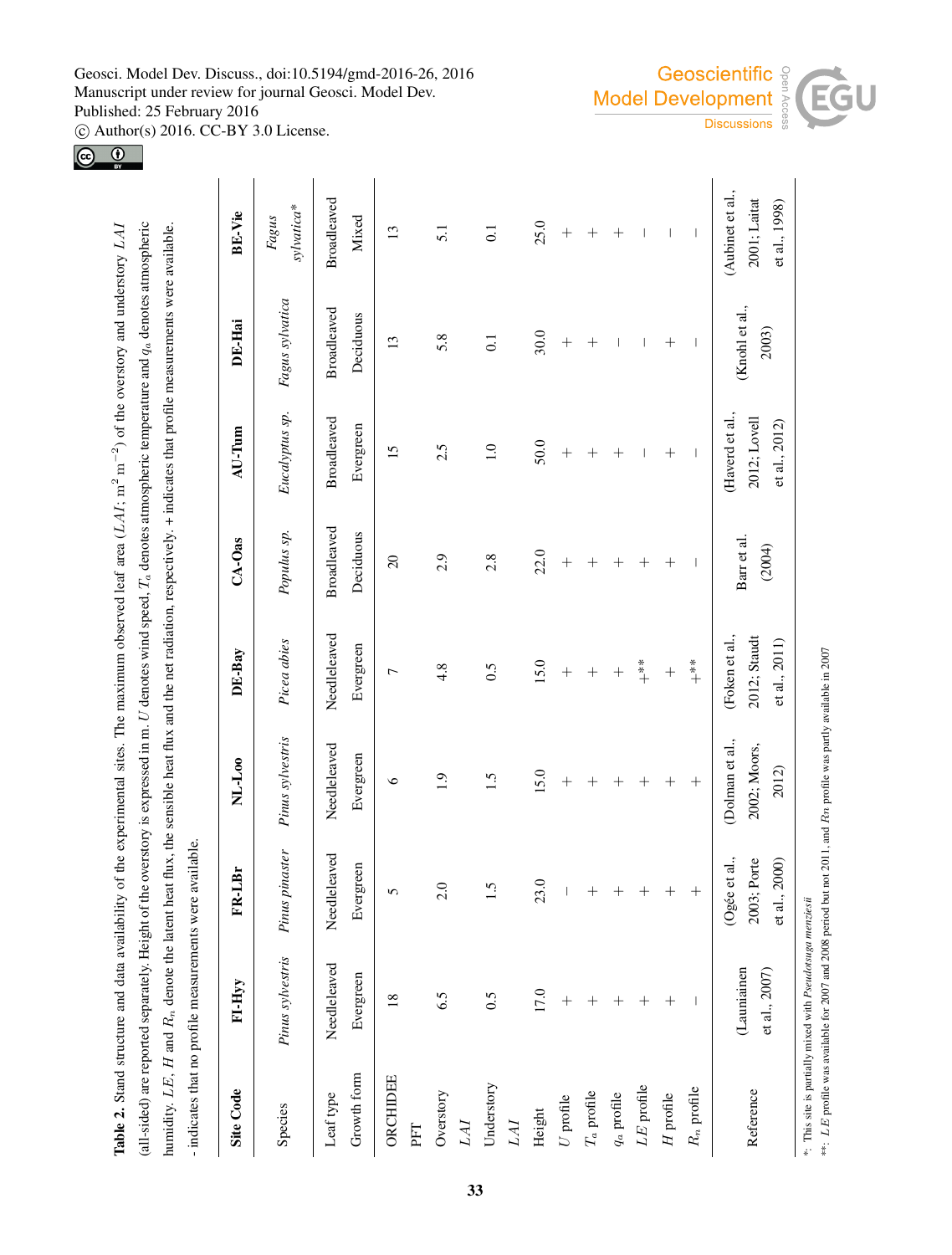



Table 3. Observation periods for the different data uses in this study. Date format: dd/mm/yy. The information of the energy closure gap for each site over different selected periods was also calculated based on Chen and Li (2012)). EXP1: single-layer scheme with a prescribed LAI profile; EXP2: single-layer scheme with long-term a simulated LAI profile; EXP3: multi-layer scheme with a prescribed LAI profile; EXP4: multi-layer scheme with a simulated LAI profile.

| <b>Site Code</b>                                                                                | <b>FI-Hyy</b>                 | <b>FR-LBr</b>                 | NL-Loo                        | DE-Bay                         | CA-Oas                       | <b>AU-Tum</b>                | DE-Hai                        | <b>BE-Vie</b>                 |
|-------------------------------------------------------------------------------------------------|-------------------------------|-------------------------------|-------------------------------|--------------------------------|------------------------------|------------------------------|-------------------------------|-------------------------------|
| Period for<br>short-term<br>optimiza-<br>parameters<br>tion (Period I)                          | 01/08/06<br>14/08/06          | 31/07/06<br>05/08/06          | 08/07/97<br>12/07/97          | 04/07/11<br>17/07/11           | 16/08/94<br>22/08/94         | 08/11/06<br>11/11/06         | 10/05/01<br>19/05/01          | 01/08/02<br>07/08/02          |
| Closure gap $(Wm^{-2})$                                                                         | 43.34                         | 41.56                         | 10.48                         | 18.97                          | 19.82                        | 18.40                        | 29.89                         | 28.19                         |
| Period for<br>long-term<br>optimiza-<br>parameters<br>tion (Period II)                          | 01/01/02<br>31/12/02          | 01/01/03<br>31/12/03          | 01/01/02<br>31/12/02          | 01/01/97<br>31/12/97           | 01/01/05<br>31/12/05         | 01/06/01<br>31/06/02         | 01/01/05<br>31/12/05          | 01/01/97<br>31/12/97          |
| Closure gap $(Wm^{-2})$                                                                         | 11.47                         | 21.59                         | 15.38                         | 42.47                          | 2.89                         | 7.12                         | 27.83                         | 42.43                         |
| Period for single-year<br>EXP1 and EXP3 vali-<br>dation (Period III)<br>Closure gap $(Wm^{-2})$ | 01/01/05<br>31/12/05<br>10.99 | 01/01/06<br>31/12/06<br>13.20 | 01/01/97<br>31/12/97<br>16.61 | 01/01/99<br>31/12/99<br>50.24  | 01/01/04<br>31/12/04<br>4.13 | 01/06/04<br>31/06/05<br>7.73 | 01/01/01<br>31/12/01<br>23.49 | 01/01/02<br>31/12/02<br>42.43 |
| Period for multi-year<br>EXP2 and EXP4 vali-<br>dation (Period IV)<br>Closure gap $(Wm^{-2})$   | 01/01/02<br>31/12/06<br>10.68 | 01/01/03<br>31/12/06<br>17.03 | 01/01/02<br>31/12/06<br>22.65 | 01/01/97<br>31/12/99<br>48.14* | 01/01/04<br>31/12/05<br>3.51 | 01/06/01<br>31/06/05<br>9.40 | 01/01/00<br>31/12/06<br>23.69 | 01/01/97<br>31/12/06<br>33.77 |

\*: The forest was 1997-99 strongly affected by forest decline, 2011 the forest was again in a good state